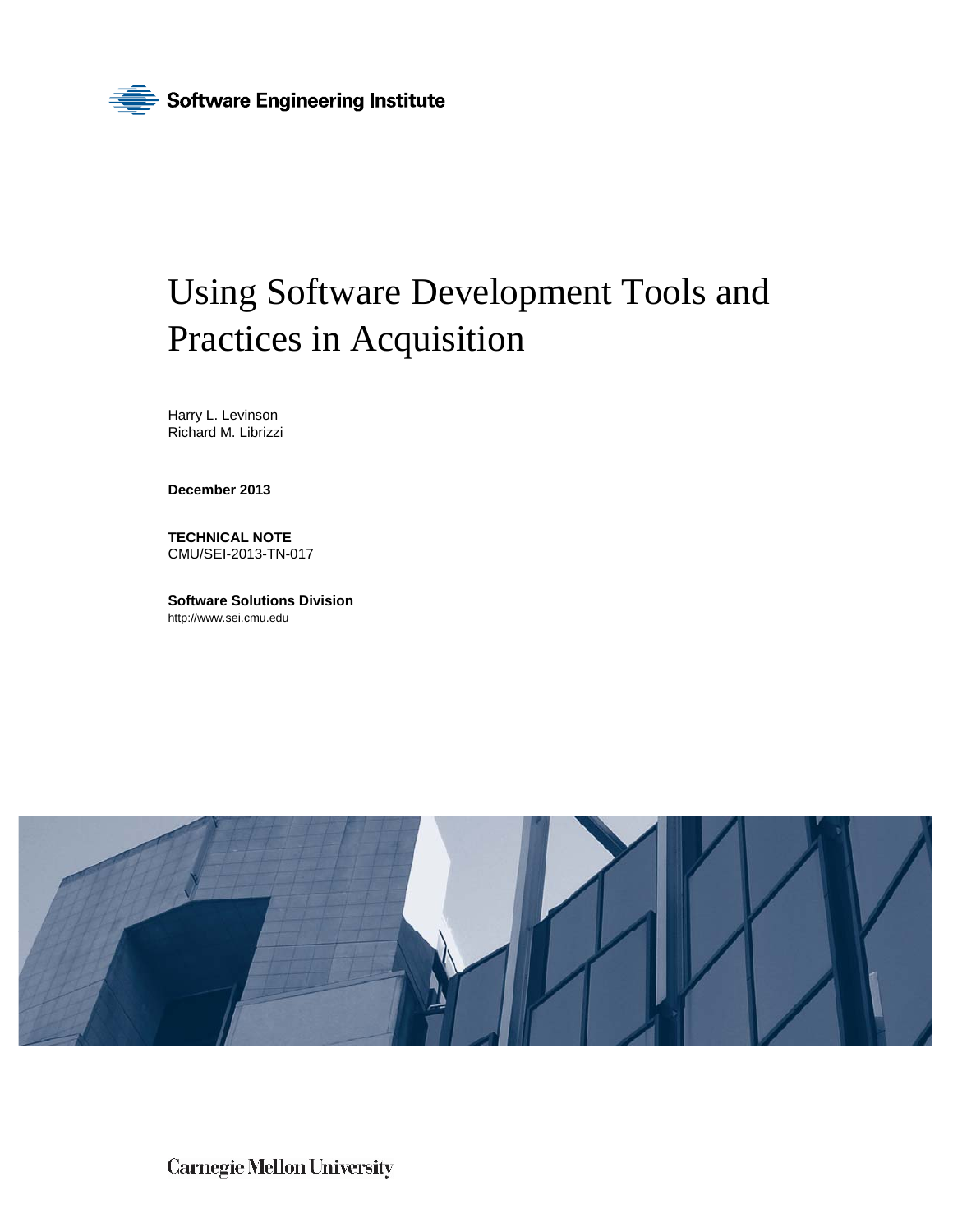Copyright 2013 Carnegie Mellon University

This material is based upon work funded and supported by the Department of Defense under Contract No. FA8721-05-C-0003 with Carnegie Mellon University for the operation of the Software Engineering Institute, a federally funded research and development center.

Any opinions, findings and conclusions or recommendations expressed in this material are those of the author(s) and do not necessarily reflect the views of the United States Department of Defense.

This report was prepared for the SEI Administrative Agent AFLCMC/PZM 20 Schilling Circle, Bldg 1305, 3rd floor Hanscom AFB, MA 01731-2125

NO WARRANTY. THIS CARNEGIE MELLON UNIVERSITY AND SOFTWARE ENGINEERING INSTITUTE MATERIAL IS FURNISHED ON AN "AS-IS" BASIS. CARNEGIE MELLON UNIVERSITY MAKES NO WARRANTIES OF ANY KIND, EITHER EXPRESSED OR IMPLIED, AS TO ANY MATTER INCLUDING, BUT NOT LIMITED TO, WARRANTY OF FITNESS FOR PURPOSE OR MERCHANTABILITY, EXCLUSIVITY, OR RESULTS OBTAINED FROM USE OF THE MATERIAL. CARNEGIE MELLON UNIVERSITY DOES NOT MAKE ANY WARRANTY OF ANY KIND WITH RESPECT TO FREEDOM FROM PATENT, TRADEMARK, OR COPYRIGHT INFRINGEMENT.

This material has been approved for public release and unlimited distribution except as restricted below.

Internal use:\* Permission to reproduce this material and to prepare derivative works from this material for internal use is granted, provided the copyright and "No Warranty" statements are included with all reproductions and derivative works.

External use:\* This material may be reproduced in its entirety, without modification, and freely distributed in written or electronic form without requesting formal permission. Permission is required for any other external and/or commercial use. Requests for permission should be directed to the Software Engineering Institute at [permission@sei.cmu.edu.](mailto:permission@sei.cmu.edu) 

\* These restrictions do not apply to U.S. government entities.

Architecture Tradeoff Analysis Method®, Carnegie Mellon® and CMMI® are registered in the U.S. Patent and Trademark Office by Carnegie Mellon University.

DM-0000791.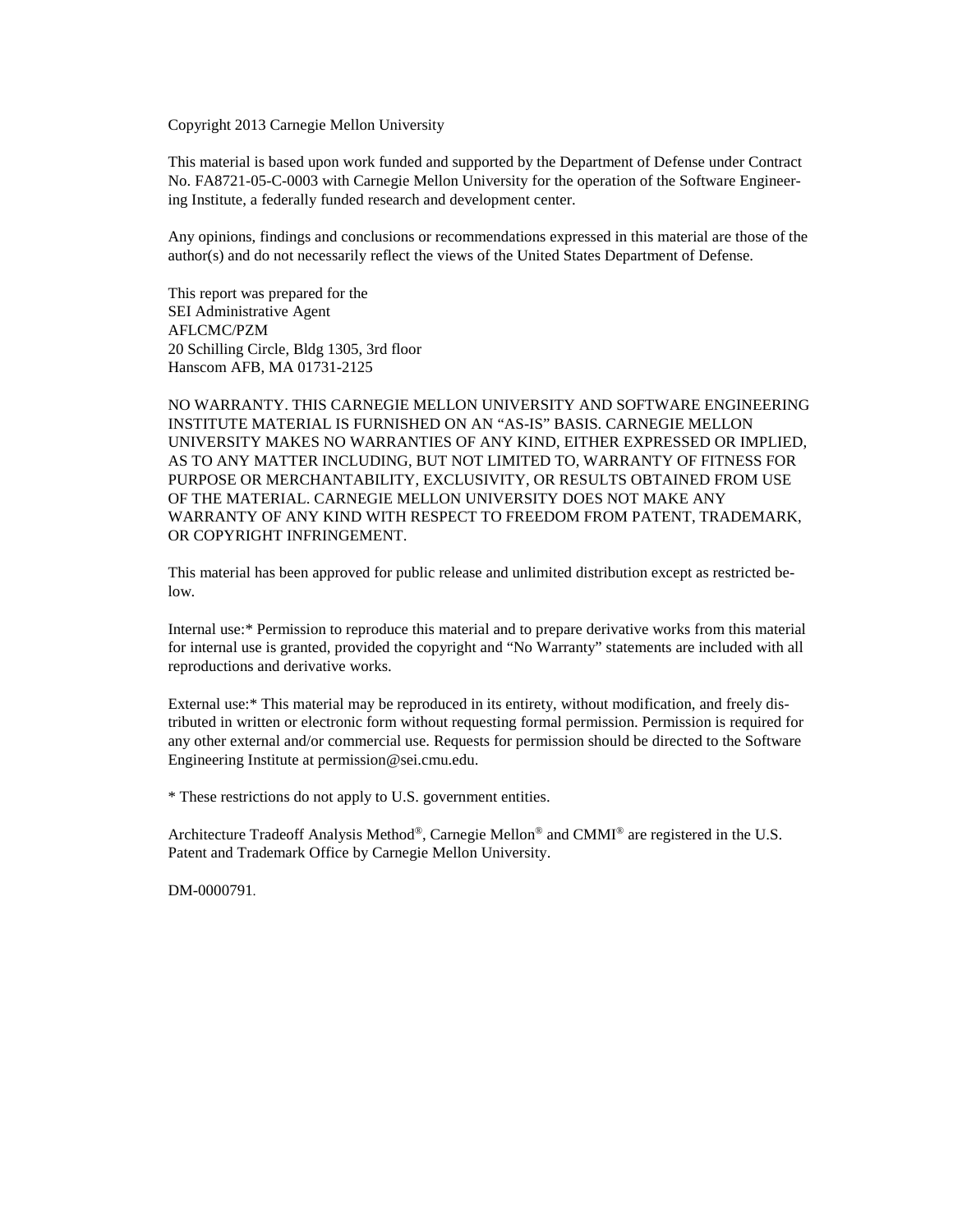## **Table of Contents**

| <b>Acknowledgments</b><br>$\mathbf v$ |                                                                                        |                                                                                                                                                                                                              |                                                      |       |  |
|---------------------------------------|----------------------------------------------------------------------------------------|--------------------------------------------------------------------------------------------------------------------------------------------------------------------------------------------------------------|------------------------------------------------------|-------|--|
| <b>Abstract</b>                       |                                                                                        |                                                                                                                                                                                                              |                                                      | vii   |  |
| 1                                     | 1.1<br>1.2<br>1.3                                                                      | State of Software Acquisition and Development in Large Systems<br>Increasing Quality and Development Efficiency<br>Acquisition and Development Challenges<br>Acquisition and Development Process Improvement | $\mathbf{1}$<br>1<br>$\overline{2}$<br>3             |       |  |
| $\overline{2}$                        | <b>Software Development Tools</b>                                                      |                                                                                                                                                                                                              |                                                      |       |  |
|                                       | 2.1                                                                                    | Requirements, Architecture, and Design Overview                                                                                                                                                              | 5                                                    |       |  |
|                                       | 2.2                                                                                    | $\sqrt{5}$                                                                                                                                                                                                   |                                                      |       |  |
|                                       |                                                                                        | 2.2.1                                                                                                                                                                                                        | <b>Coding Standards</b>                              | 5     |  |
|                                       |                                                                                        | 2.2.2                                                                                                                                                                                                        | <b>Static Analysis</b>                               | $\,6$ |  |
|                                       | 2.3                                                                                    | Testing                                                                                                                                                                                                      | 8                                                    |       |  |
|                                       |                                                                                        | 2.3.1                                                                                                                                                                                                        | <b>Dynamic Analysis</b>                              | 9     |  |
|                                       |                                                                                        | 2.3.2                                                                                                                                                                                                        | Use of Static Analysis in Certification              | 10    |  |
| 3                                     | <b>Overarching Software Development Practices</b>                                      | 11                                                                                                                                                                                                           |                                                      |       |  |
|                                       | 3.1                                                                                    |                                                                                                                                                                                                              | <b>Challenges of Automation</b>                      | 11    |  |
|                                       |                                                                                        | 3.1.1                                                                                                                                                                                                        | Automatic Code Generation                            | 12    |  |
|                                       |                                                                                        |                                                                                                                                                                                                              | 3.1.2 Continuous Integration and Test                | 13    |  |
|                                       |                                                                                        | 3.1.3                                                                                                                                                                                                        | <b>Test Automation</b>                               | 13    |  |
|                                       | 3.2<br>3.3                                                                             | Peer Review                                                                                                                                                                                                  | 13<br>14                                             |       |  |
|                                       |                                                                                        | 3.3.1                                                                                                                                                                                                        | Common Software Development Processes                | 14    |  |
|                                       |                                                                                        | 3.3.2                                                                                                                                                                                                        | <b>Configuration Management</b><br>Defect Management | 15    |  |
|                                       |                                                                                        | 3.3.3                                                                                                                                                                                                        | <b>Quality Assurance</b>                             | 15    |  |
|                                       |                                                                                        |                                                                                                                                                                                                              |                                                      |       |  |
| 4                                     | <b>Summary and Concepts for Further Consideration</b><br>Justification for Improvement |                                                                                                                                                                                                              |                                                      | 17    |  |
|                                       | 4.1                                                                                    | 17                                                                                                                                                                                                           |                                                      |       |  |
|                                       | 4.2                                                                                    | Acquisition Strategy and Adapting to Change                                                                                                                                                                  | 17                                                   |       |  |
|                                       | 4.3                                                                                    | <b>Acquirers and Developers</b>                                                                                                                                                                              | 18                                                   |       |  |
| <b>Bibliography</b>                   | 20                                                                                     |                                                                                                                                                                                                              |                                                      |       |  |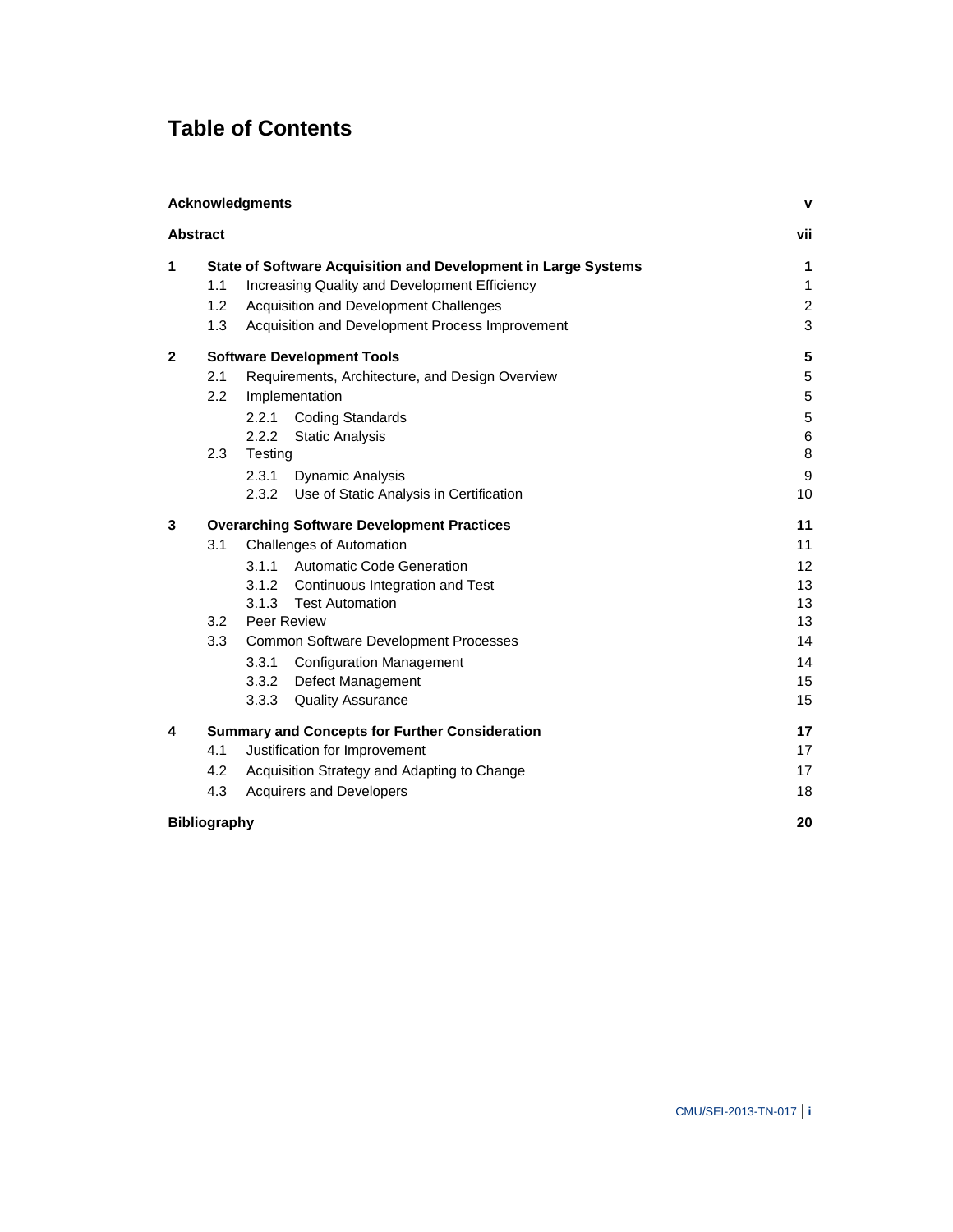CMU/SEI-2013-TN-017 | ii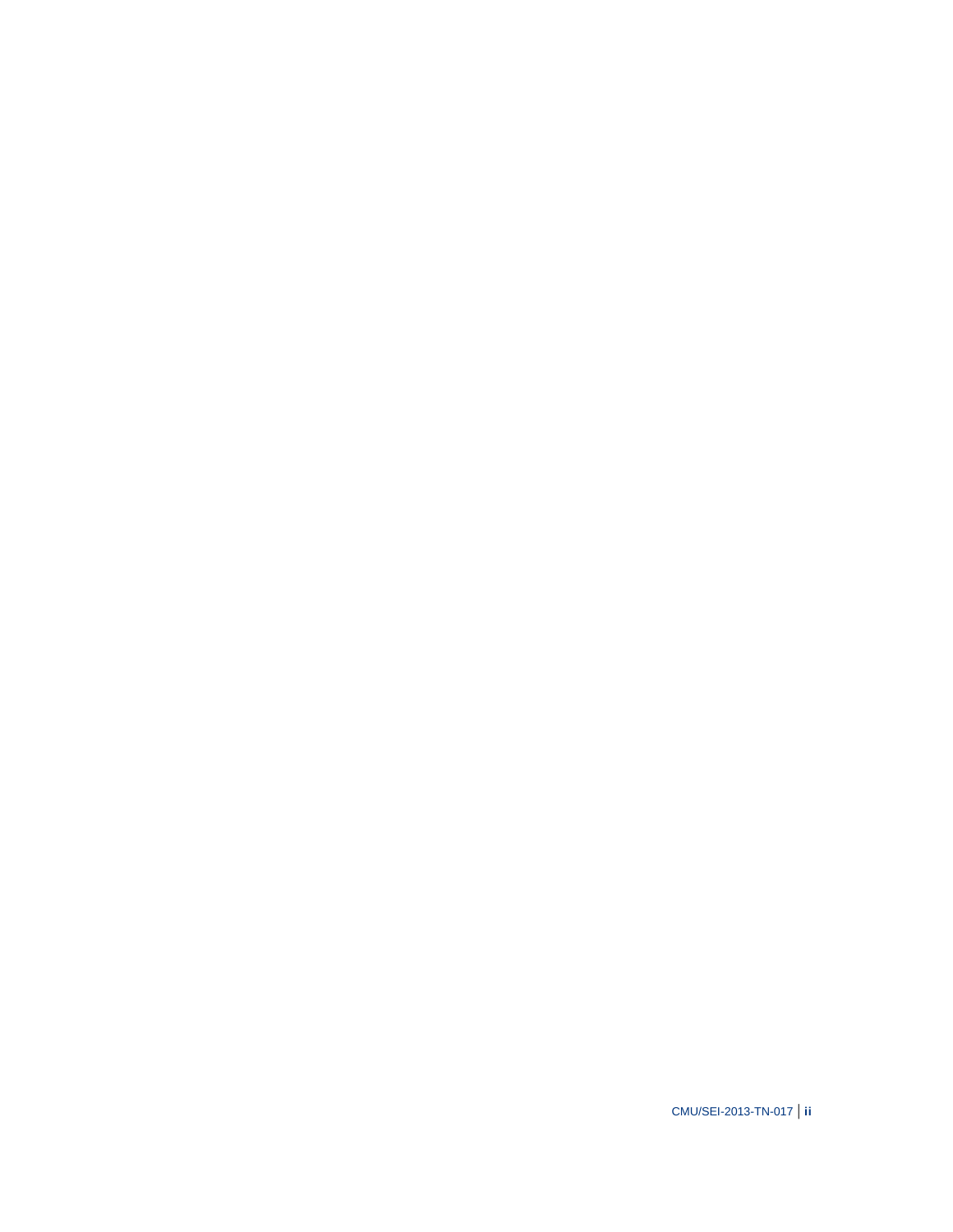## **1 List of Tables**

*Table 1: Some Types of Defect Detection Possible With Static Analysis 8*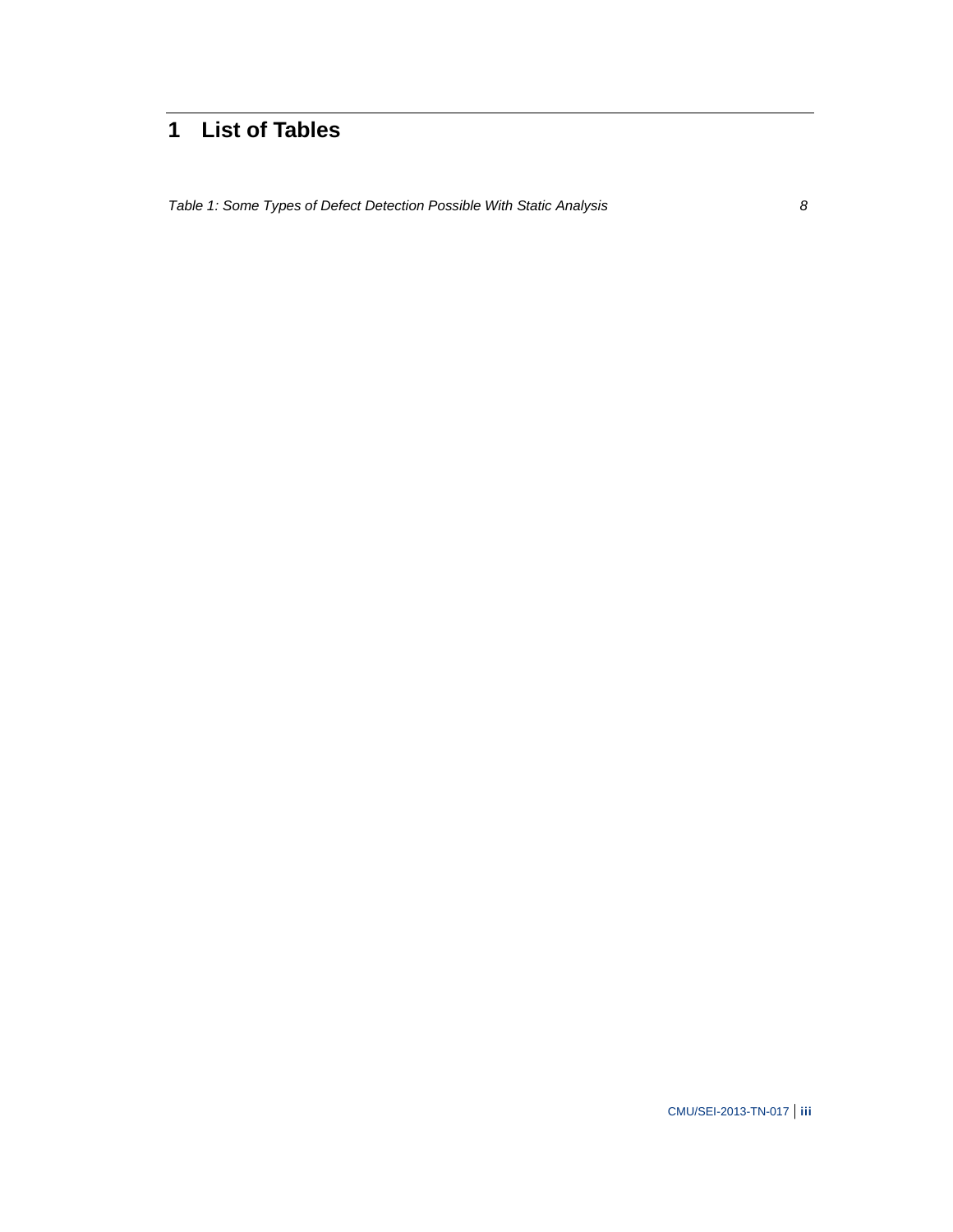CMU/SEI-2013-TN-017 | iv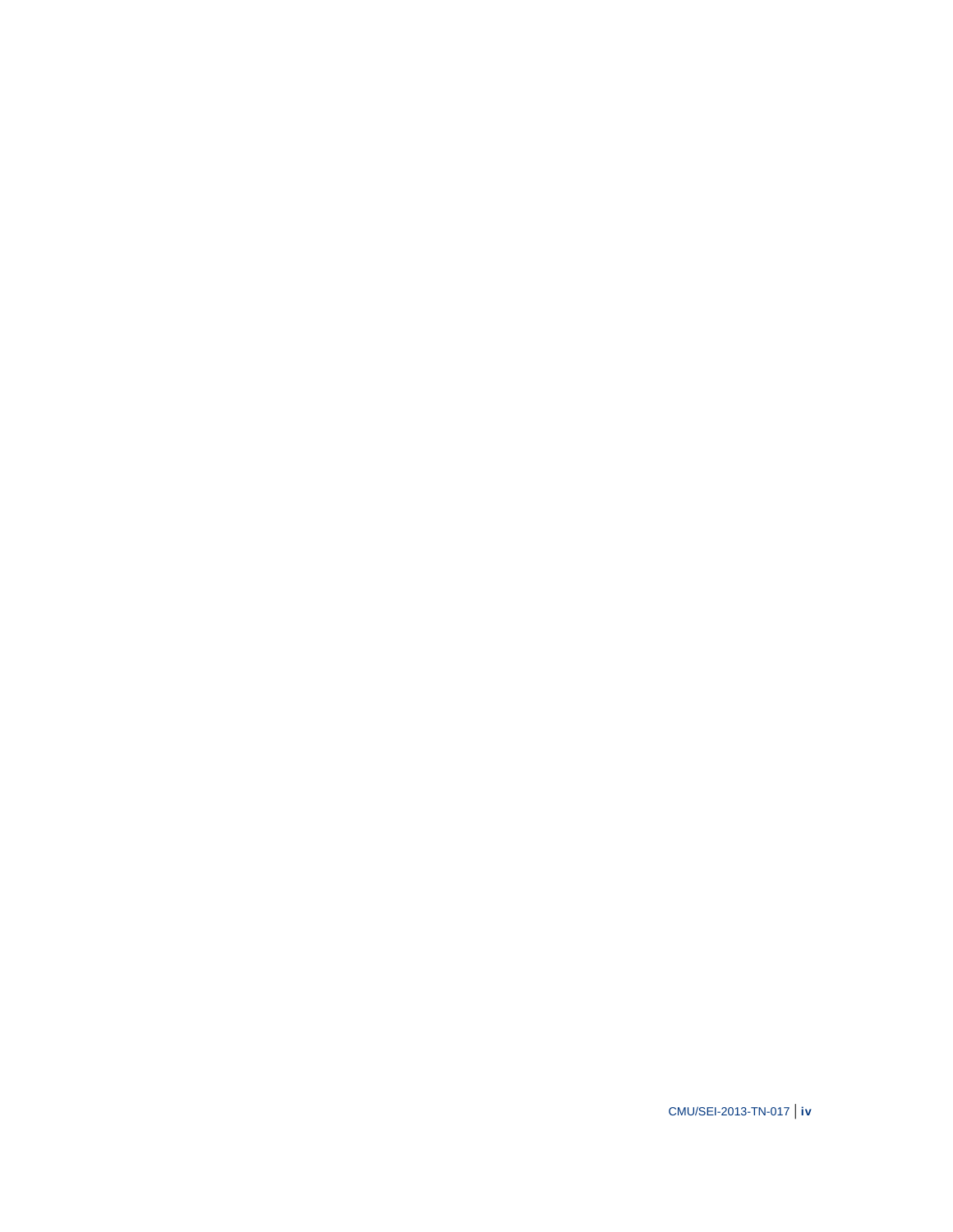## **Acknowledgments**

We would like to thank the following people from the Software Engineering Institute for asking questions, posing challenges, suggesting solutions, and reviewing this document:

Grady Campbell Mike Philips John Foreman Ted Marz Bob Ferguson Pat Place John Robert Fred Schenker Robert Seacord Jeff Thieret David Zubrow Lorraine Adams Gerald Miller Eileen Wrubel

This technical note is dedicated to Richard Librizzi, who passed away prior to publication.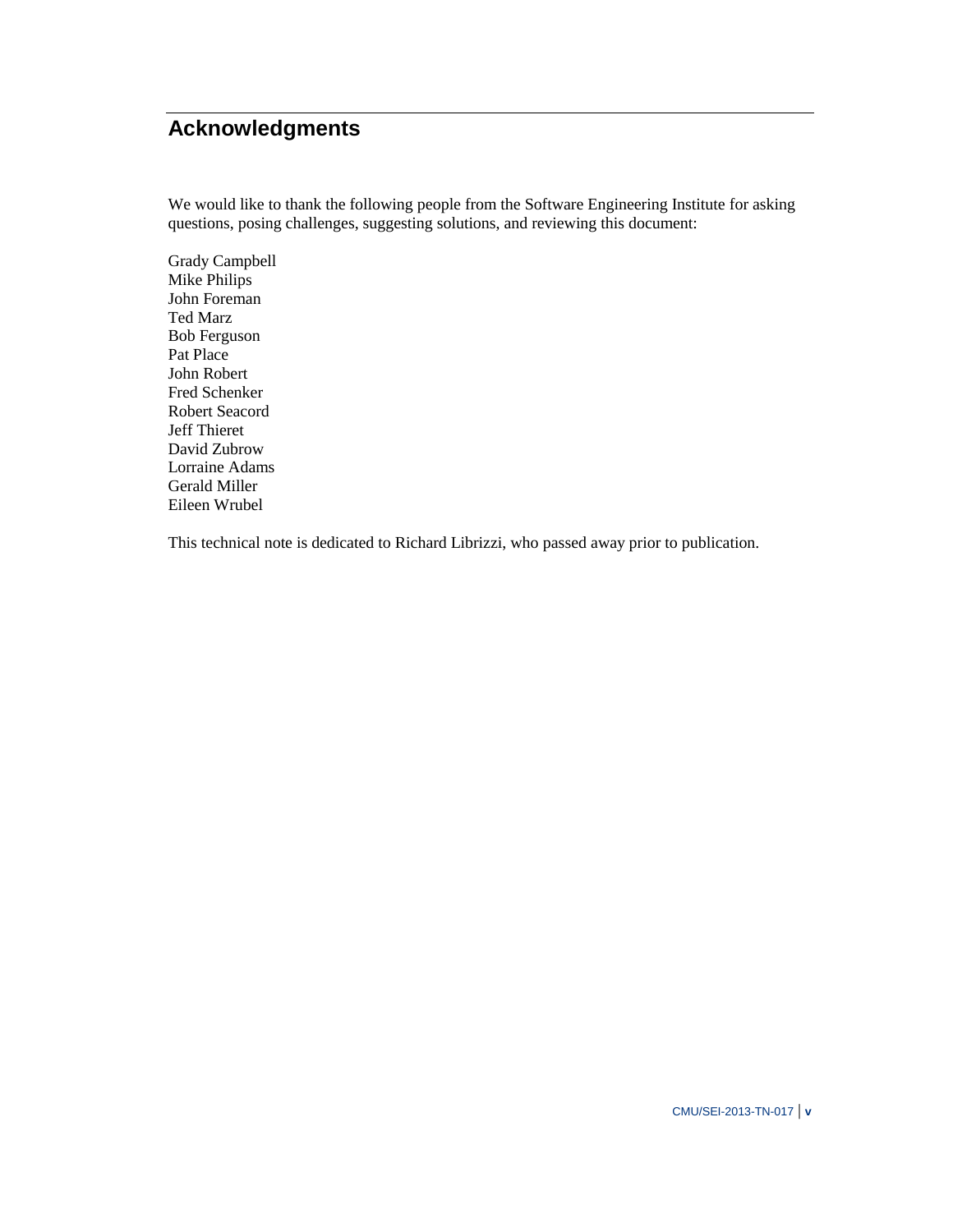CMU/SEI-2013-TN-017 | vi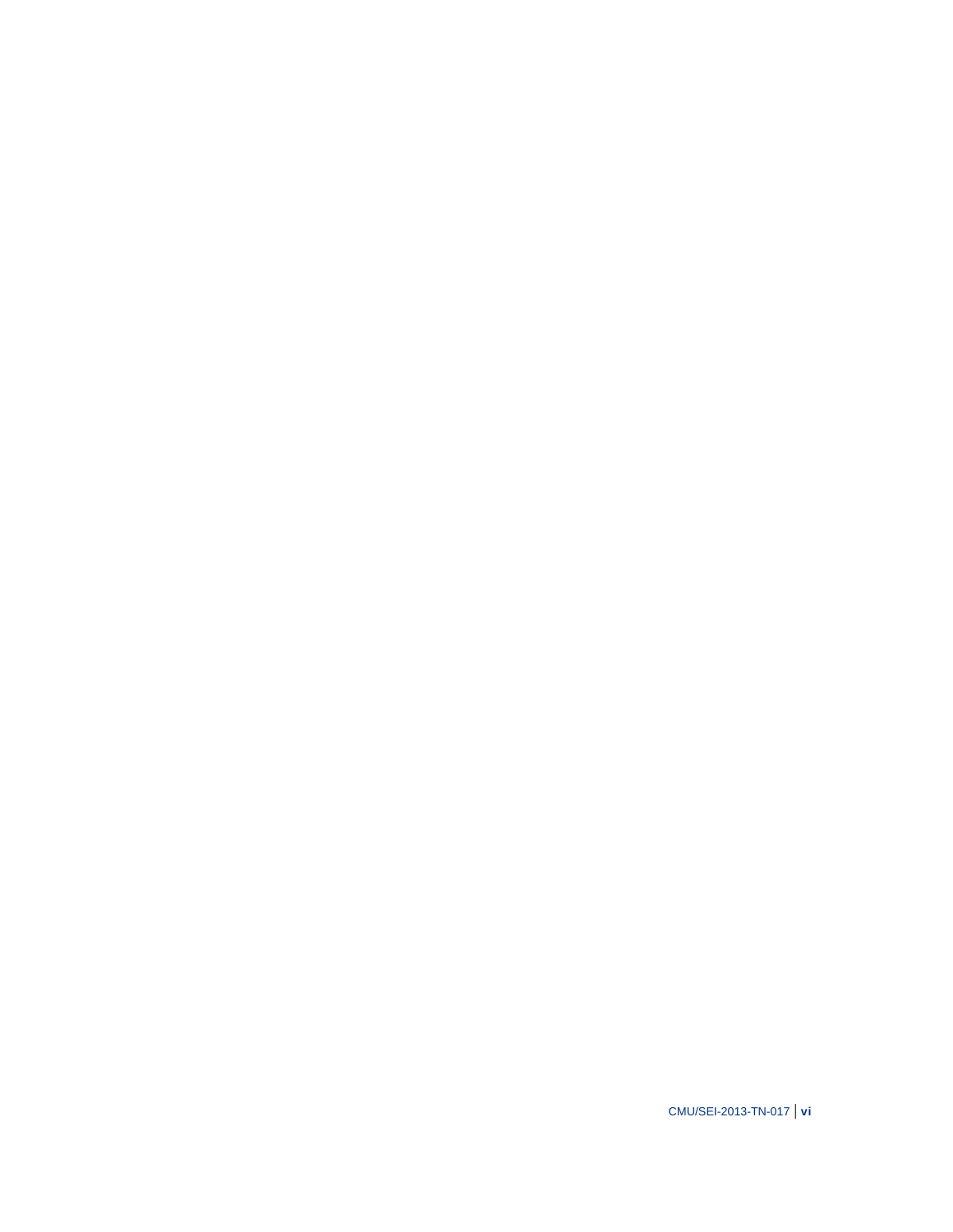## **Abstract**

Acquiring software-reliant systems from an external resource can be time consuming, costly, and often unreliable. During independent technical assessments and customer engagements, the Software Engineering Institute observed many contractors who are not utilizing mature, readily available software development tools when creating code for government programs. These tools include static analysis, test automation, and peer review techniques. In addition to the aforementioned tools being important for software developers, they offer significant insight and confidence to customers who acquire software products.

There are many benefits from making these tools and practices integral to software development and acquisition processes, including:

- reduced risk: programs deliver more predictably
- improved customer satisfaction: products developed experience fewer field defects
- lower cost of ownership: programs experience lower life-cycle maintenance costs when deployed operationally

This technical note provides an introduction to key automation and analysis techniques, the use of which the authors contend will benefit motivated acquirers and developers.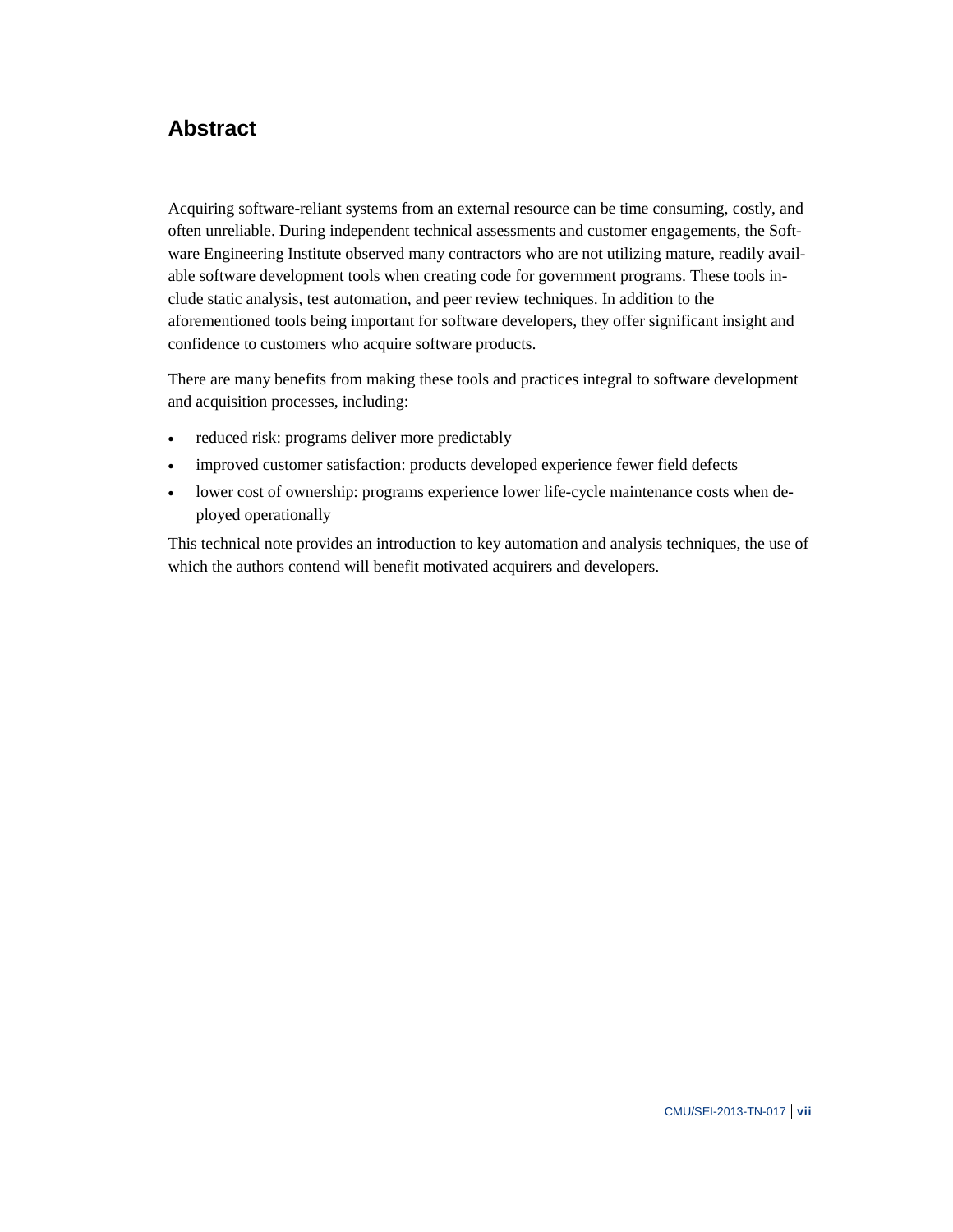## **1 State of Software Acquisition and Development in Large Systems**

Increasing demands for more functionality alongside improving important system qualities like reliability, availability, and security are driving up the complexity of developing software-reliant systems. Continually striving to reduce cost and schedule is a key requirement for surviving in a competitive market; often, the result is that low-quality code is rushed to production. For large mission-critical systems such as military and banking applications, significant delays may occur and not be fully realized until late in the program development cycle. Although it is not usually obvious, one of the more effective actions to improve cost and schedule is to improve efficiency of code development. By doing this, more time can be spent on design and test efforts that further support the overall quality of the delivered system.

A considerable number of robust and reliable software development tools and practices have been developed over the years and have been accepted as state of the practice, enabling developers to deliver quality products on a predictable schedule. The open-source community has created inexpensive and effective tools. In addition, many are not complicated and with minimal training can be used across an organization's development process. These tools and practices also become critical to the success of the use of new methodologies such as agile software development. Therefore, it is not clear to the authors why many acquisition and software development programs we have encountered do not incorporate the use of these tools into their software development processes.

This section explores the current state of software acquisition and development with a focus on challenges related to large system development. Section 2 describes recommended tools for every software development project. The Section 3 looks at automation, peer reviews, and some selected management processes that have tools and practices applicable to most phases of software development. Section 4 concludes with recommendations as to how acquisition organizations should apply these development tools and processes.

#### **1.1 Increasing Quality and Development Efficiency**

Creating software is a complex process that requires large numbers of people with a diverse range of technical skills. Making improvements to the software development process has been a challenge for many years, but throughout the short history of software development, a wide range of improvements have allowed the industry to increase the functionality, quality, and development efficiency of delivered systems. This list includes highly structured approaches for process improvement like CMMI® and software development processes like Rational Unified Process (RUP). Somewhat orthogonal to these structured methods are software development models such as waterfall, spiral, and agile. One can also look at the various design modeling approaches such as structured decomposition, object oriented, aspect oriented, and others. Additionally, over the past 25 years or so, a focus has been on software architecture as an impactful way to identify important quality attributes (QAs) early in the design process. The architecture area also included a focus on architectural and more detailed design patterns as a way of addressing common issues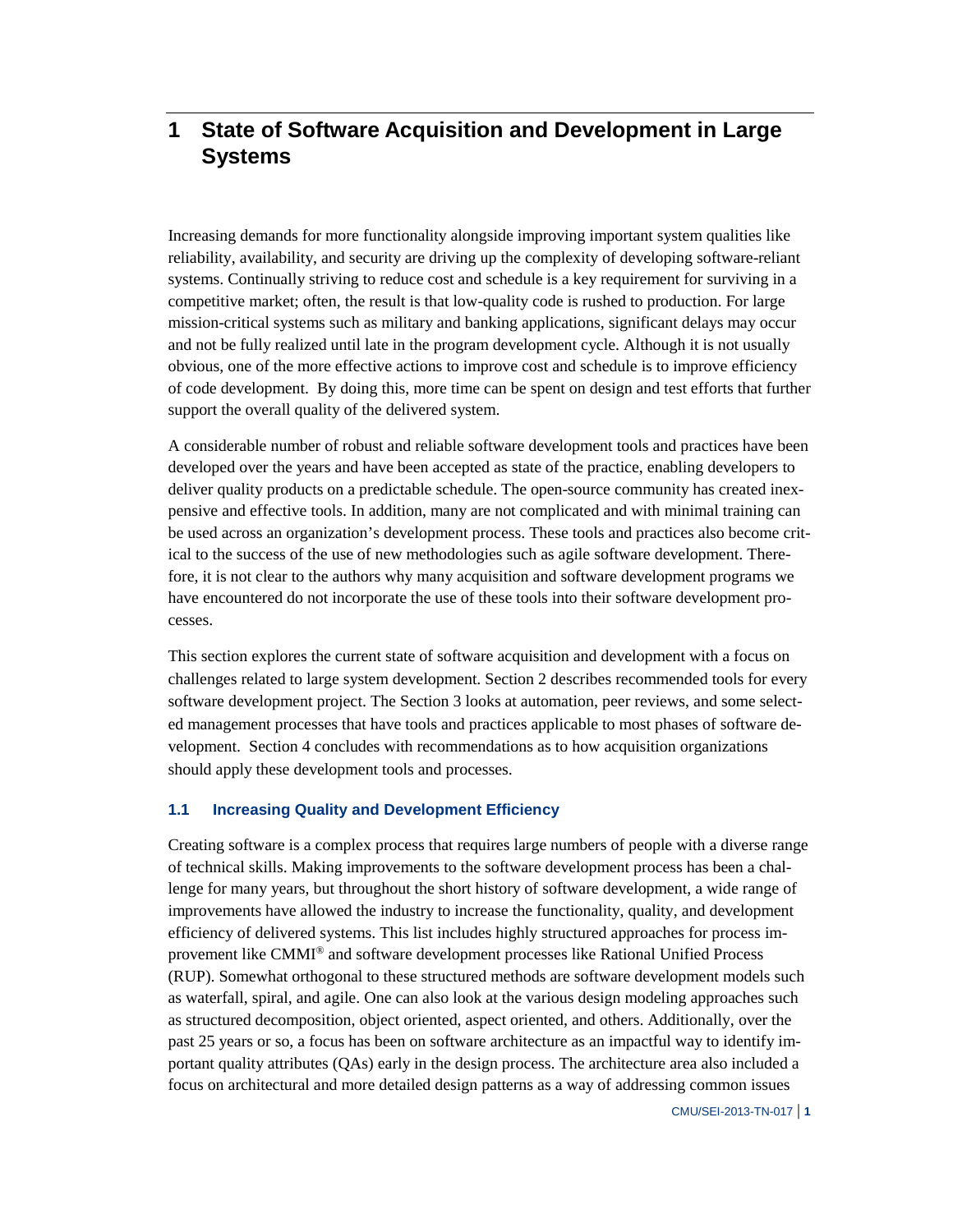found during software development. These and other ideas were directed toward addressing the challenge of how to best deliver quality code on a predictable schedule and cost.

Increased quality earlier in the software development process provides increased productivity, and software development life cycles often become more predictable and thus more manageable, resulting in lower costs. In both commercial and government acquisitions, the quality of the developed software is a key factor to the overall cost and schedule of the delivered software system and software sustainability throughout the lifecycle. Effective software development processes, utilizing accepted software engineering practices and tools, make for more predictable software development.

During the development process there are many opportunities for the injection of defects into the resulting code. A typical software development process usually consists of these general activities:

- requirements engineering
- architecture and detailed design
- code and unit test
- *integration*
- system test

Many of today's development methodologies encourage the above processes to occur simultaneously, often overlapped in time to some extent, and continuously throughout the life cycle of the product.

A basic tenet of creating quality software is to detect and correct defects close to when they are introduced. Boehm and Papaccio reported in 1988 that requirements defects found after a system is fielded cost 50 to 200 times more to rectify than if they had been found and corrected near the beginning of the development [Boehm 1988].

The current situation is not much different today as industry data still supports the notion that errors in requirements specification are expensive to fix: Wiegers asserts that 50 percent of defects originate in the requirements phase, and 80 percent of the rework cost on a project can be traced to defects arising during the requirements specification phase [Wiegers 2001]. Granted that preventing defects in the early phases like requirements and design give the greatest payback, this paper examines tools and processes that help to find defects injected during the implementation phase. Quite often these defects are not found until the integration and system test phases. When the tools and processes recommended in this paper are used throughout the implementation phase, they can identify many defects that are relatively easy to find and fix.

#### **1.2 Acquisition and Development Challenges**

Many large development projects today involve an acquisition team (acquirer) working with a development team (developer) to create and deliver software-intensive systems. While the acquisition team usually focuses on the financial, business, and political aspects, they also need visibility into the technical development status and progress, and the quality of the developing system.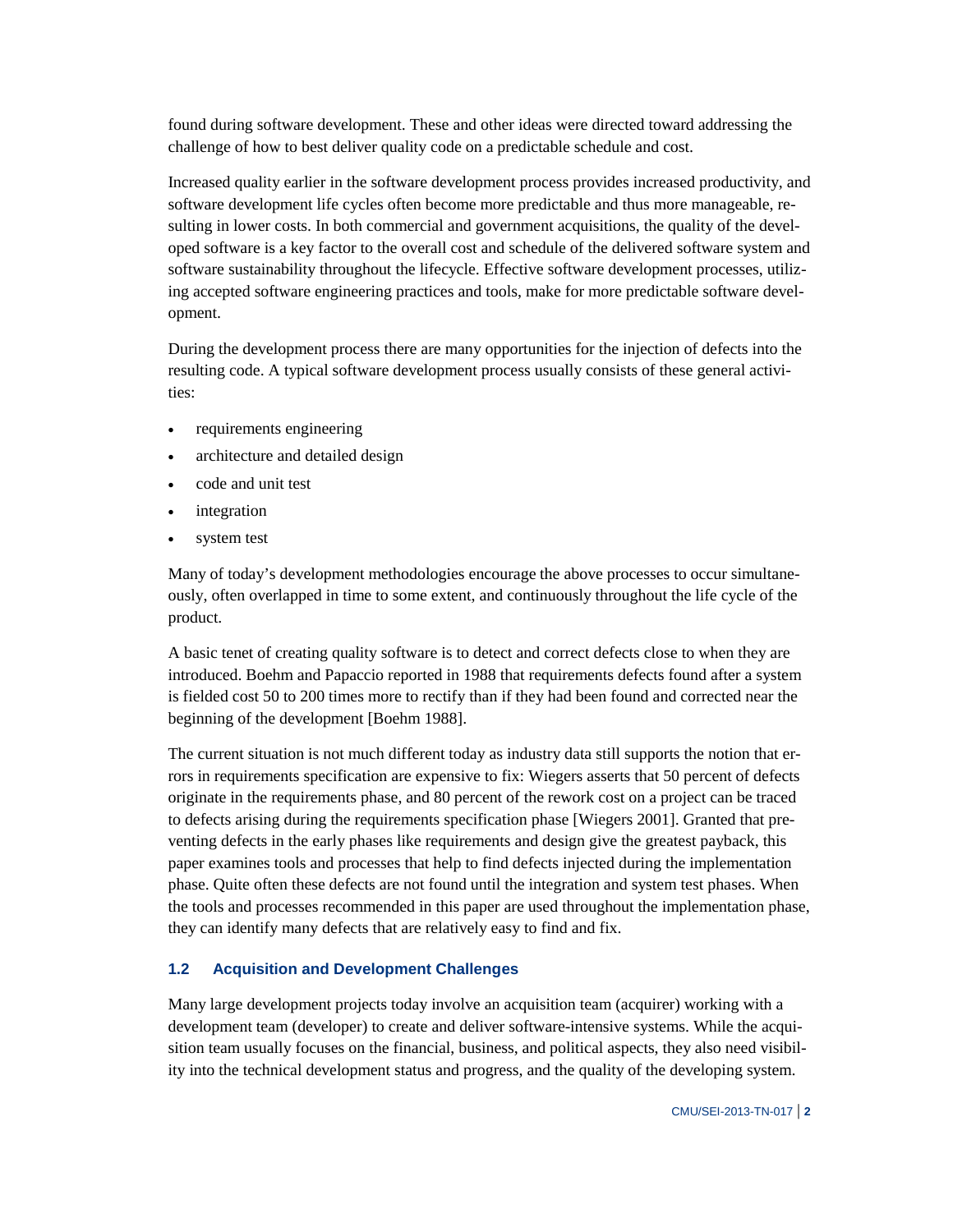In the United States Department of Defense (DoD), acquisition of software-intensive solutions is primarily performed through the use of program offices contracting with defense contractors to define, develop, and deliver software-intensive systems. In the commercial world, acquisition is usually done through business and marketing teams working closely with internal or external developers to deliver the desired products. In both realms, the software development processes are similar so these tools and practices are applicable in both domains.

Government and commercial acquisitions have historically encouraged the use of process models and frameworks like CMM/CMMI, ISO9001, and Information Technology Infrastructure Library (ITIL) for many years in an attempt to gain confidence that the development team can consistently deliver as promised. Likewise, process methodologies like Total Quality Management (TQM), Six Sigma, and Lean have been part of the software engineering culture for many years. These models and methodologies are accepted as good practices, yet they have been slow to be adopted. While the authors firmly advocate the use of the above models and methodologies, this paper argues that acquirers can make some basic improvements to their oversight solely by using state-ofthe-art software engineering tools and practices.

The CMMI-ACQ model (Capability Maturity Model-Integrated for Acquisition) discusses objectives that an acquirer should actively manage. The introduction to the CMMI-ACQ states: "The acquirer owns the project, executes overall project management, and is accountable for delivering the product or service to the end users. Too often acquirers disengage from the project once the supplier is hired. Too late they discover that the project is not on schedule, deadlines will not be met, the technology selected is not viable, and the project has failed" [CMMI Product Team 2010].

In addition, the acquisition technical management process area from CMMI-ACQ focus the acquirer on the following activities [CMMI Product Team 2010]:

- conducting technical reviews of the supplier's technical solution
- analyzing the development and implementation of the supplier's technical solution to confirm technical progress criteria or contractual requirements are satisfied
- managing selected interfaces

There are varied strategies, processes, and methods that the acquirer may leverage to develop an accurate understanding of developer progress, technical decisions, and the quality of the delivered product. They range from using formal, documentation-driven processes to including the acquirer as an active participant in the decision-making process. The more confidence that the acquirer has in the contractor's process, the less friction there will be between the two parties.

#### **1.3 Acquisition and Development Process Improvement**

Typically, acquisition organizations focus on schedule and cost and, as Watts Humphrey observed,

If the organization is not cost competitive, or if it produces lower quality or less attractive products, a focus on current performance will not improve the situation. The immediate problems may be fixed and the burning issues resolved, but the organization will continue working pretty much as it always has. It will thus continue producing essentially the same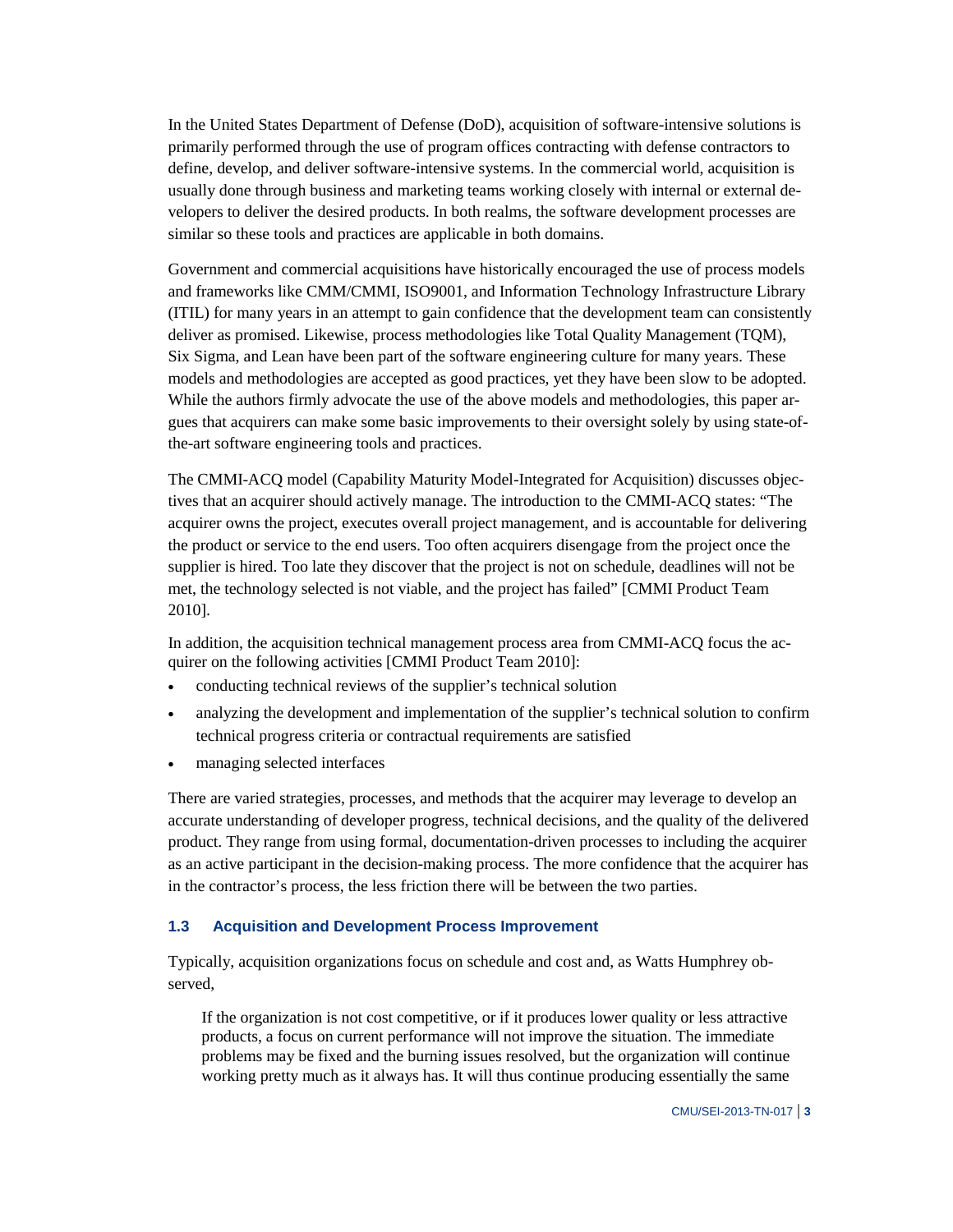results and generating essentially the same problems and issues. This brings us to the definition of insanity: doing the same thing over and over and expecting a different result [Humphrey 2009].

A key reason to improve productivity through the incorporation of software development tools and practices is to free up engineering talent from non-value-added activities. It is also a way to improve schedule and cost predictability. The large body of work in process improvement and change management demonstrates that successful organizations continually reflect on the current process and identifying opportunities for improvement. In almost any process improvement methodology, a key focus is on avoiding rework. Since humans, and thus software engineers, are not perfect, finding ways to detect and remove defects early is an important part of all software development. As discussed in section 1.1, it is generally less costly to detect and correct an error closer to the time when it was introduced.

The processes used by the developer to create the software directly affects the quality of the delivered software product. Mature software development tools and practices can give the acquirer important indicators and predictors of quality. A key challenge from the acquirer's point of view is gaining insight into the progress on and quality of the software being developed. Development of this insight can take many forms including

- observation of progress measures at key milestone events
- review of process artifacts to gain insight as to how closely the developer followed the defined processes
- review of intermediate work products and metrics
- participation in the actual development processes through active review of code and artifacts
- side-by-side participation of acquisition personnel supplying real-time requirements, peer review, and verification

The objective of process improvement efforts is to increase the effectiveness of system and software development talent. The end game is about producing software intensive systems that are high quality, within budget and schedule. The authors advocate the redirection of engineering efforts to be focused on higher value activities such as

- focus on deeper understanding of the written and implied requirements
- create and tune the architecture and detailed design of the system to improve the significant quality attributes including security, usability, flexibility, sustainability, and so forth
- continue process improvements by identifying more places to use tools and add automation

The acquirer should encourage and actively participate in improvements that enable software engineers to focus on requirements, design, and analysis activities that improve the quality of software-intensive systems. The next section explores tools recommended for use by both the acquisition and development teams that can help focus engineering talent to create quality software.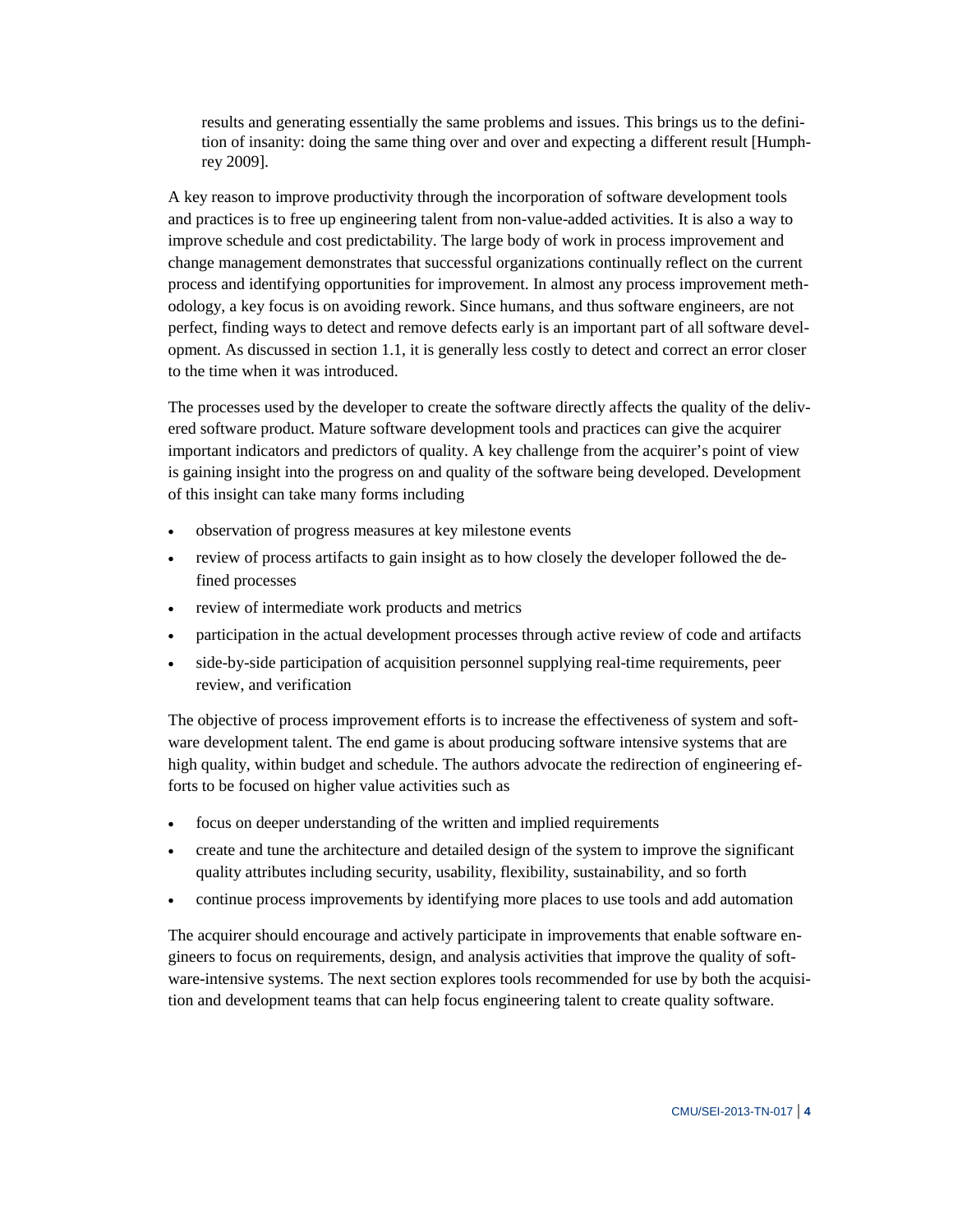## **2 Software Development Tools**

The software engineering community has an ever-increasing set of tools and practices aimed at improving the quality of developed software. As the development team includes these tools and processes into its software development methodology (coding, unit tests, integration, etc.), it helps to improve the development team's productivity, while at the same time it gives insight and confidence to the acquisition team. This section gives an overview of tools and practices available with specific details on the tools and practices most effective during the implementation phase.

#### **2.1 Requirements, Architecture, and Design Overview**

It is beyond the scope of this report to discuss at length all areas of requirements, architecture (high-level design), and detailed design, but it is important to point out that there is a vast array of tools and practices that can improve the effectiveness of the development team during these activities. Many of these methodologies take discipline to implement and execute, but as described in the first section, the goal is to get it right early in the project. Included in these are

- Requirements: Management databases to aid in tracking and tracing of requirements throughout the complete development life cycle
- Software Architecture: Modeling and simulation at a high level with focus on the quality attributes of the system. These visualization and simulation techniques enable software designers to consider the various software architectural tradeoff decisions plus can aid in design decisions such as implementation language, SEI COTS Usage Risk Evaluation methodology, reuse of code, and related Integrated Development Environment (IDE) environments.

The above activities are therefore important areas in which the acquisition team should participate and have insight into design and process decisions. Many formal methodologies (such as the SEI's Quality Attribute Workshop and Architecture Tradeoff Analysis Method) are available to help teams review and understand the architectural and design decisions that are made.

#### **2.2 Implementation**

As pointed out in many software development models and textbooks, writing code is usually a small part of the total effort needed to deliver a software product successfully. Yet, writing code presents the easiest opportunity for defects to be introduced into the product. Many automated tools exist to instrument code in order to catch and remove defects before allowing the code to move into integration and test. An important tool area is called static analysis, which often includes code beautifiers, interface extraction (i.e., reengineering), and documentation extraction. This type of tool supports the use of coding standards and peer-review processes (to be covered in the next section).

#### **2.2.1 Coding Standards**

The CERT C Secure Coding Standard contains a good description of a coding standard: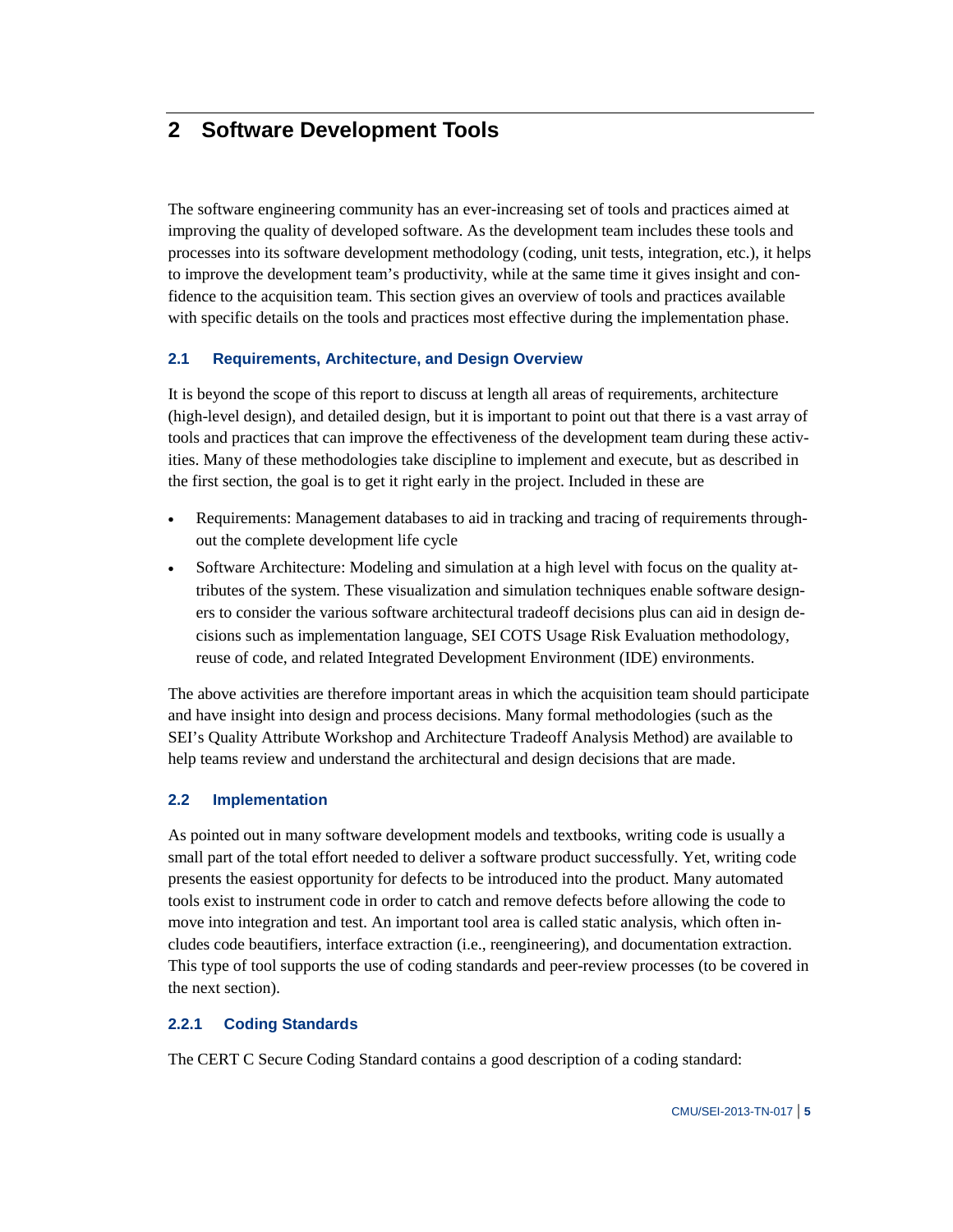Coding standards encourage programmers to follow a uniform set of rules and guidelines determined by the requirements of the project and organization, rather than by the programmer's familiarity or preference. Once established, these standards can be used as a metric to evaluate source code (using manual or automated processes) [CERT Secure Coding Standards 2011].

The objectives of coding standards are to increase the maintainability, reliability, and security of the code. A coding standard discourages software developers from using practices and behaviors that may create defective code.

A coding standard usually covers these four areas:

- 1. Common visualization: includes ways to have common layout, code indentation, and the usage of spaces
- 2. Naming standards: requires developers to give variables and functions meaningful names using a common naming convention (e.g. CamelCase, \_under\_score, and ALLCAPS)
- 3. Comment standards: give guidance as to how many and what types of comments are expected
- 4. Coding rules: help guide the programmer as to the proper use of common coding patterns such as if, switch, do, while, variable creation, initialization, and assignment

There are many specific features and automations in this area; some of them include

- code "beautifiers" and "pretty printers" to enforce layout features like indentation, alignment of structures, spacing, matching parentheses, and brackets
- comment extractors to create stand-alone documentation from pre-formatted comments within the code
- static analysis enforcing the use of code constructs and rules from the coding standard including naming standard and comment rules in addition to discourage poor coding practices

The security community has developed coding standards such as Common Weakness Enumeration (CWE) and the aforementioned CERT C Secure Coding Standard. Other communities have created similar coding standards to deal with safety, performance, and maintenance. These are published with the goal of making the set of coding guidelines and best practices easily available to all developers so they can incorporate them into their coding standards. The rules and recommendations in these standards are usually based upon the coding language and how it is used. They define common, yet poor coding patterns that developers tend to use that affect these software attributes.

#### **2.2.2 Static Analysis**

Static code analysis is the examination of aspects of the software system implementation that are available prior to execution. The concepts of the implementation language are brought together with the coding standard as the metric against which the code is automatically inspected. Static analysis tools analyze the components and resources of an application without having to run the application. This contrasts with dynamic analysis, which requires one to run the application. Be-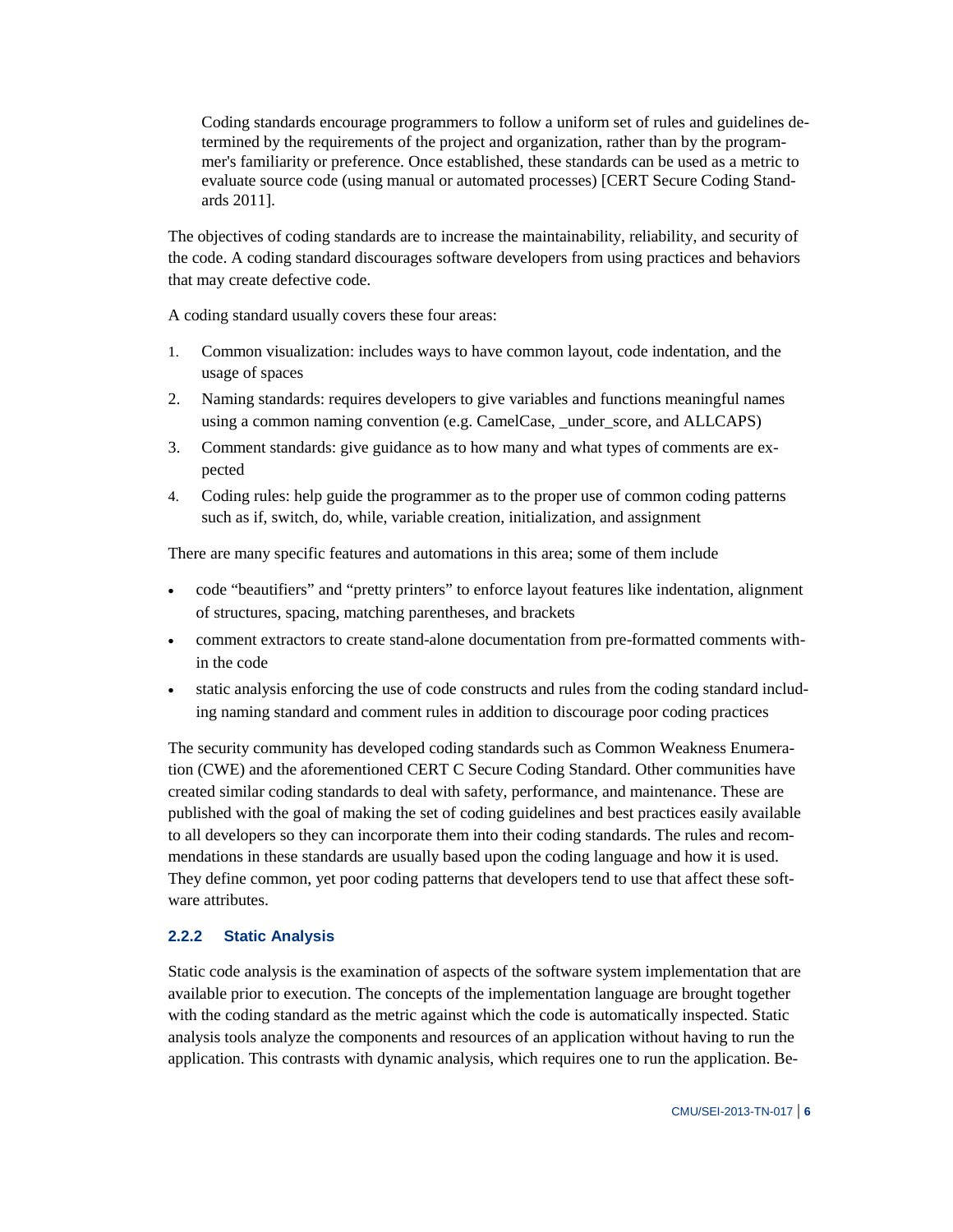cause of this capability, it can be used at an earlier phase of the development cycle, therefore exposing and correcting problems before entering the integration and test phase.

Static analysis can be viewed as an automation of the coding standard and the peer-review process. The objective of these tools is to find defects at machine speeds by removing the burden of manual syntax checking. Static analysis reviews compare the source code of an application against a set of coding rules to

- ensure that the source code complies with the selected standards
- find unwanted dependencies
- ensure that the intended structural design of the code is maintained

Static analysis is a mature tool type that, based on SEI customer engagements, is underutilized in many of today's software engineering practices. As developers find ways to incorporate the use of static analysis into their daily development processes, it brings many benefits:

- common coding patterns that lead to defects are found almost instantaneously
- gives developers, their management, and the acquirer confidence that the "simple" defects are found early
- frees up valuable software engineering time to focus on the tougher challenges

A common comparison in the industry is that static analysis tools should be treated like spell checkers; human intervention is required to find the important problems. Consequently, static analysis tools will *not* answer questions such as:

- Is the code organized so that another developer can read and maintain it?
- Is it a robust and efficient implementation of the appropriate algorithm?
- Does the code work as required and documented?
- Are the unit tests sufficient and correct?

When static analysis is used as part of a software development process, it gives the development engineers and thus the acquirers confidence that the basic coding, design, and style issues have been resolved so that they can focus on these more difficult questions.

There are many open source tools along with commercial static analysis tools available in today's market. Each has various features, so selecting one for use is a project unto itself. Table 2 below contains a partial list with brief descriptions of defect detection that can be accomplished by today's static analysis tools:

| <b>Defect</b>                   | <b>Description</b>                                                                            | <b>Resolution</b>                              |
|---------------------------------|-----------------------------------------------------------------------------------------------|------------------------------------------------|
| Potential null dereference      | Code attempts to call a method or<br>access a field of an object that has<br>been set to null | Check for failure after memory allo-<br>cation |
| Unused variable                 | Variable is never written to or read<br>from                                                  | Remove from code base                          |
| Overly broad throw of exception | Catching any exception that is de-                                                            | Understand all exception handling              |

*Table 2: Some Types of Defect Detection Possible With Static Analysis*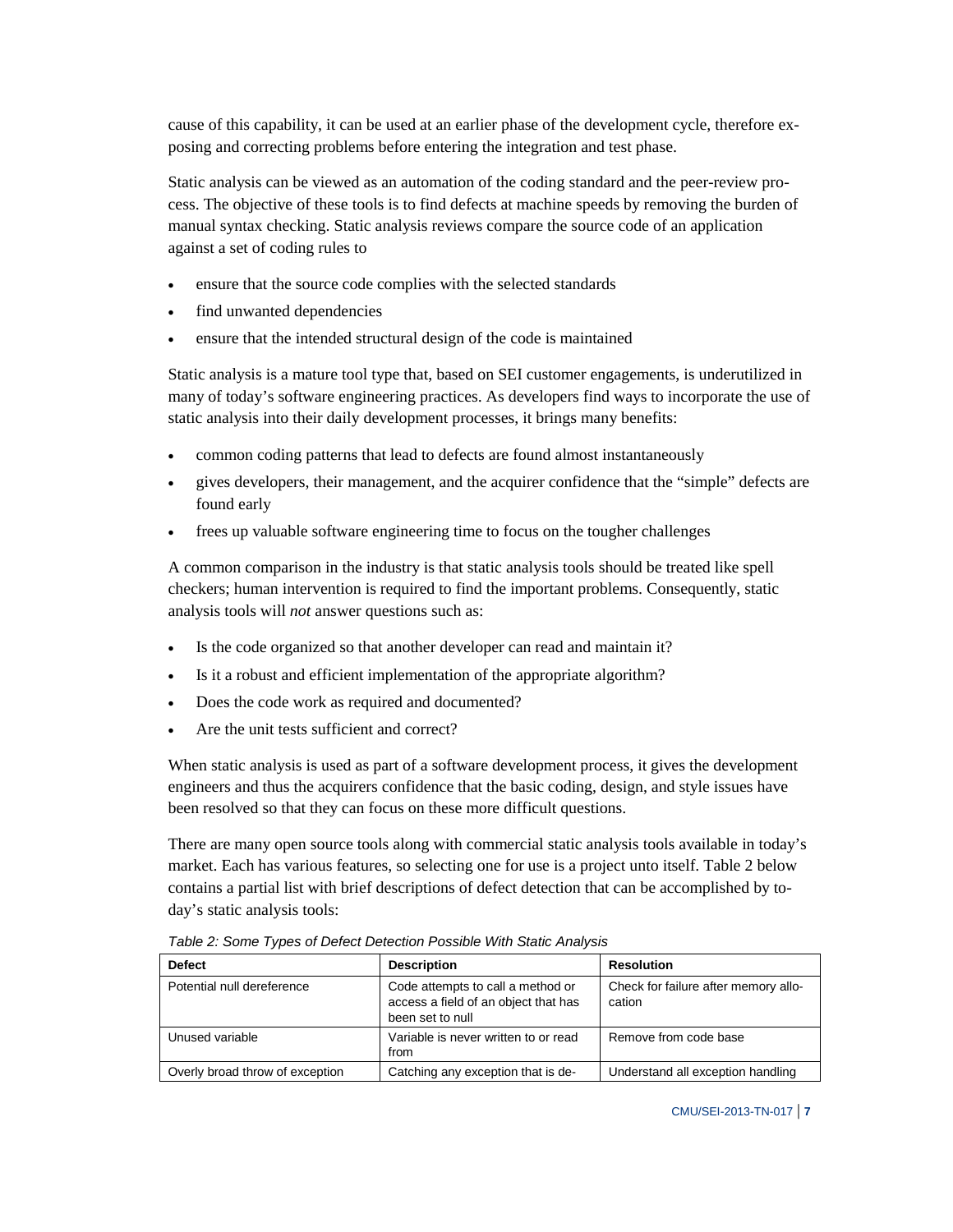| <b>Defect</b>                                                       | <b>Description</b>                                                                                                                | <b>Resolution</b>                                                                                                                         |  |
|---------------------------------------------------------------------|-----------------------------------------------------------------------------------------------------------------------------------|-------------------------------------------------------------------------------------------------------------------------------------------|--|
|                                                                     | rived from the top-level Exception<br>class but treating it like a typical non-<br>runtime exception masks runtime<br>errors      | and correct using best practice                                                                                                           |  |
| Logging warnings/errors inconsist-<br>ently                         | Logging is not consistent throughout                                                                                              | Pick a single logging mechanism<br>and use it exclusively                                                                                 |  |
| Unchecked method return values                                      | Returned values of method calls are<br>ignored                                                                                    | Check all return values                                                                                                                   |  |
| Bypassing of architectural or securi-<br>ty-based API               | APIs that exist to enforce consistent<br>resource allocation or input valida-<br>tion are not used in all situations              | Enforce use of API to maintain archi-<br>tectural and security integrity                                                                  |  |
| SQL injection, path manipulation,<br>command injection, log forging | When querying or commanding a<br>database or operating system, user<br>input is used directly to form the<br>executed instruction | Use parameterized SQL statements<br>that bind parameters; validate and<br>whitelist all input used in dynamically<br>created instructions |  |
| Unreleased resource                                                 | Calls to resource allocations<br>(memory, threads, etc.) are not<br>matched up with deallocation calls                            | Ensure for every resource used that<br>the appropriate management meth-<br>ods are used                                                   |  |
| Use of dangerous functions related<br>to string management          | Some common functions exist that<br>cannot be used safely or are difficult<br>to use safely                                       | Use approved functions in the ap-<br>proved manner                                                                                        |  |
| Debug code in released version                                      | Debug code can affect security,<br>performance, and reliability and<br>should be removed before release to<br>the user            | Remove all unit test and diagnostic<br>code that is not intended for ongoing<br>product support                                           |  |
| Empty exception catch block                                         | Exceptions not handled will lead to<br>unexplained software failures                                                              | Deal with all expected and unex-<br>pected error situations making sure<br>the information is available to diag-<br>nose failures         |  |

Quite often today, static analysis tools also include features that help developers visualize the organization and interfaces of the major components of the software. The ability to analyze and visualize the structural and architectural features of the developing product allows for early analysis of design decisions and confidence in the architectural integrity. In addition, these tools also use various methods and metrics to document the size and complexity of the developing software. This allows the acquirer and developer to monitor progress and detect changes that will impact program cost and schedule.

Some of the criteria to look for when deciding on what tool to use

- built-in rules compatible with the project's standards
- ease of managing the rules (including deleting, creating, and reporting)
- ease of integration with other software development tools being used
- automation of running and reporting of results

#### **2.3 Testing**

In addition to the implementation phase of the software development process, static analysis and other tools are necessary to integrate, verify, validate, and certify the delivered system. The acquirer needs to understand how these processes are executed as the results are quite often key inputs to the acquirer's final acceptance process. Integration and verification (also called integration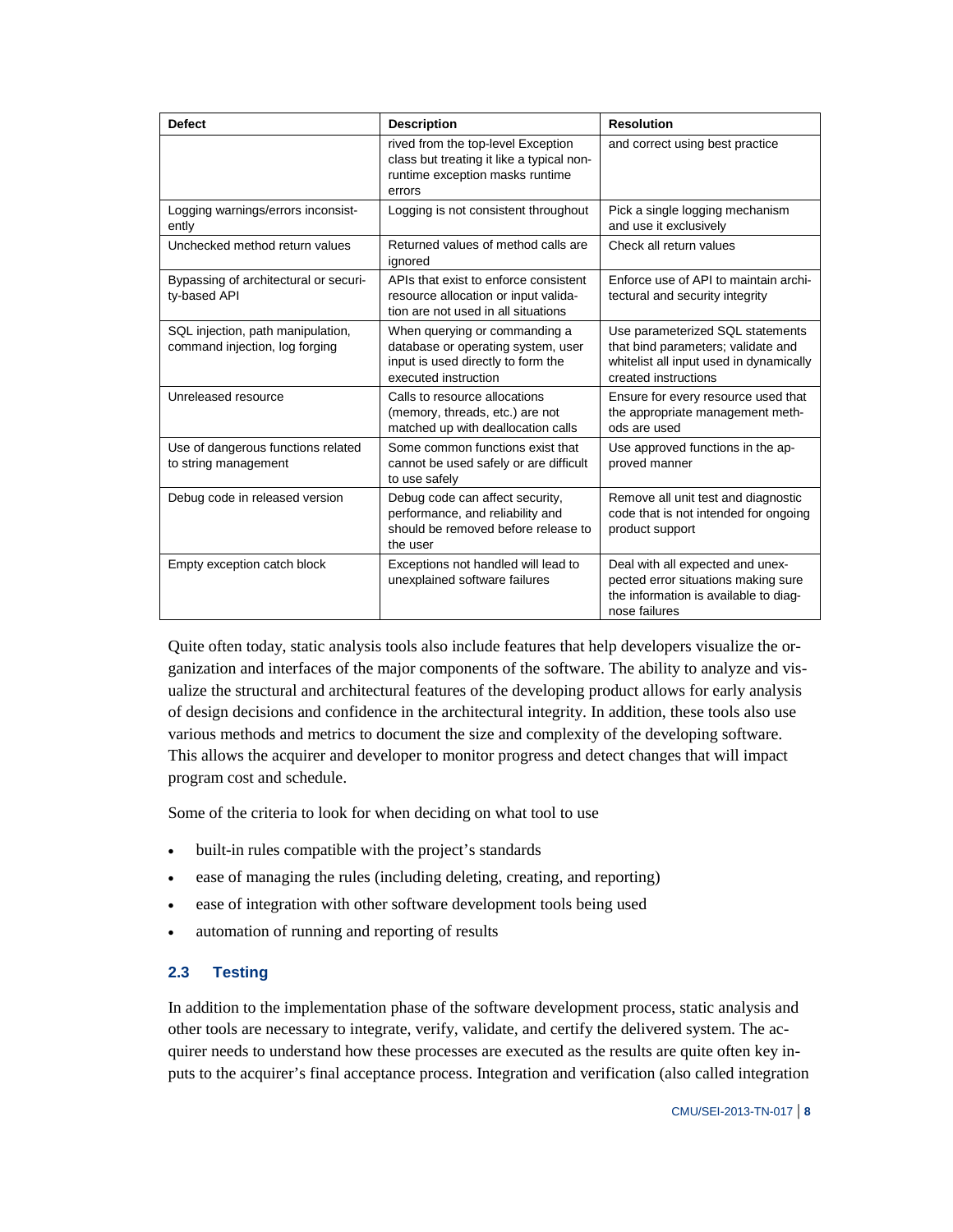and test) are quite often planned and executed by the same team of engineers. This sometimes causes confusion as these are separate processes with a different set of goals.

Integration is the activity after coding when the components are combined to make a working system. A good practice here is to build up the system step by step from only a few components to create a baseline working system. The ability to have a simpler, working baseline version aids in identifying defect root causes. The key objective of this process is to make sure the interfaces that were designed on paper and then implemented are working together. If a formal interface technique like IDL for Common Object Request Broker Architecture (CORBA) or Simple Object Access Protocol (SOAP/HTML) for web services is used, then there are static analysis tools available to verify the actual implementation by checking that the interface definitions and semantics are consistent. These tools define the interfaces by using a common definition language; allowing the components to be built automatically with specialized tools, they can compare models from the design phase with the actual implementation.

Verification quite often is merely considered the testing phase after integration. This is not true. Verification includes the testing activities from the start of development and includes test planning, test procedure development, unit testing, test automation (or not), test coverage, system testing, and more. A challenge that many acquisition programs face is developing testable requirements.

Quite often, it turns out that the verification is not clean and leads to various types of rework. A common practice is to write the requirements without a clear idea as to how they will be verified at the end of the development process. By using automated tests, the test can be written early in the development process to help define the requirement and allow it to be run frequently during the development, integration, and test phases.

The dynamic analysis tools discussed below are used in both integration and verification. Automation (discussed further in section 3.1) is usually developed and debugged for initial use during the integration stages of the project and will be further employed during verification and possibly the certification activities. A key benefit to the acquirer is that these same automated tests become valuable as regression test suites during the sustainment phase of the product life cycle.

#### **2.3.1 Dynamic Analysis**

Dynamic analysis is an important type of tool usually used during integration and verification that helps to check for various qualities of the code such as performance, security, and availability. The use of dynamic analysis must be planned for from the beginning of the design phase. Dynamic analysis uses data gathered from additional instrumentation code whose purpose is to capture the events in real time. While the capability needs to be included early in the design process, the system needs to be sufficiently integrated for dynamic analysis to be useful. Thus, defects are found later in the process than those discovered by static analysis tools. Dynamic analysis checks for

- performance degradation
- memory management issues like leaks, bad allocations, and memory corruption
- threading and interlock conditions that can impact performance or cause run-time failures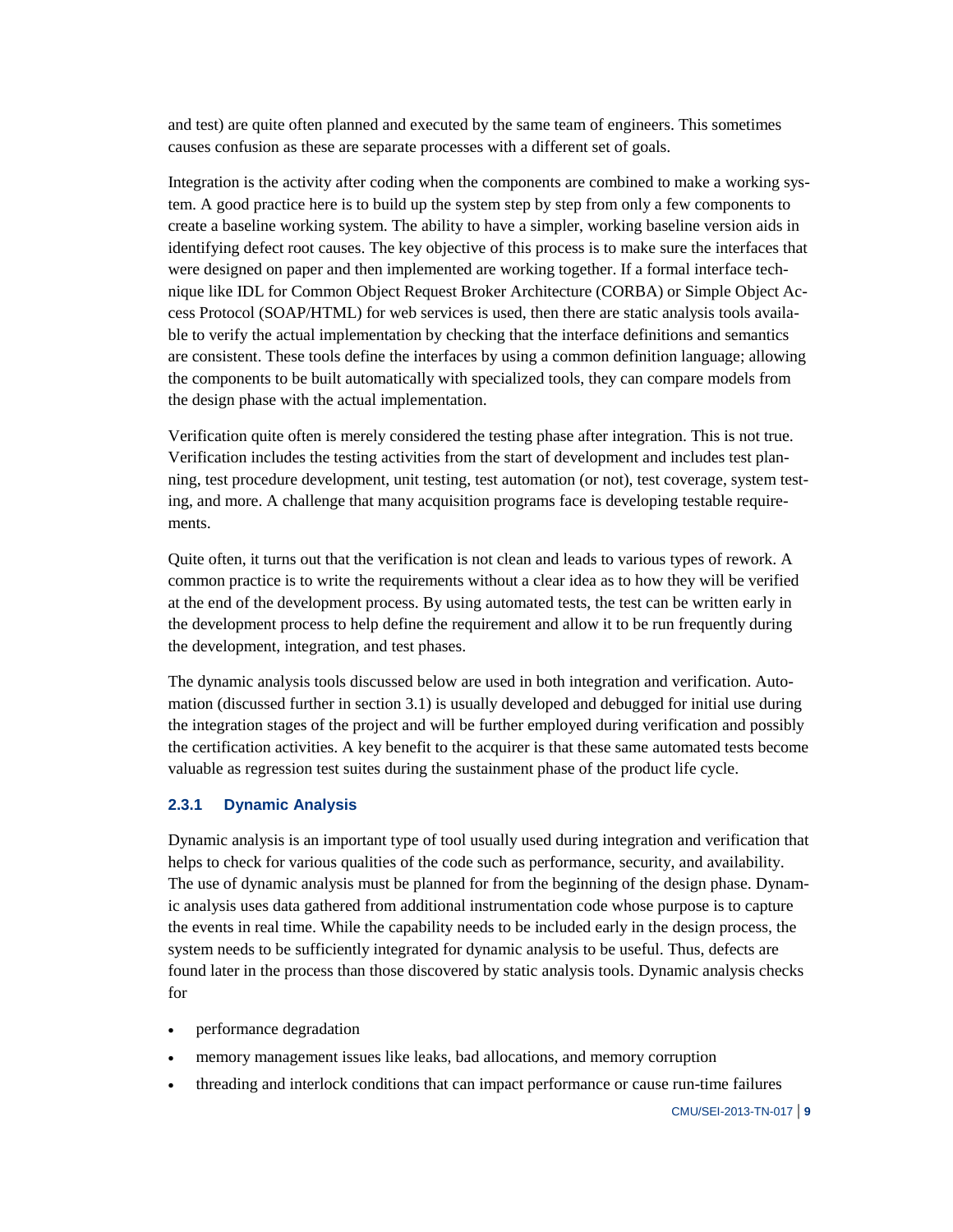- race and deadlock conditions
- security vulnerabilities
- code coverage monitoring

These are important features to the acquirer, and the use of dynamic analysis should be planned for early in the system design phase even though the actual analysis does not occur until late in the development cycle.

#### **2.3.2 Use of Static Analysis in Certification**

Quite often, large acquisition programs face certification challenges by an independent organization. This accreditation or authorization to be utilized for the intended purpose happens frequently in systems intended for government, military, medical, and financial use. Certification is an approval process for the system or parts of the product, usually with a strong focus on security. These processes typically involve checking that the code meets selected coding standards either through manual or automated means.

A key activity of certification usually involves independent static analysis of the code base. If this analysis is executed against a different coding standard or using a different set of static analysis rules and patterns than the developer used, it will tend to show a large number of potential defects —many of which will be later identified as false positives. For each positive, the developer and certification authority must then negotiate to determine whether the flagged code is in fact in compliance (false positive), may remain in place as a documented deviation, or requires repair. According to CERT's recent *Source Code Analysis Laboratory (SCALe) for Energy Delivery Systems* report,

Deviations should only be used infrequently because it is almost always easier to fix a coding error than it is to provide an argument that the coding error does not result in vulnerability…. Depending on the analyzers used, it is not uncommon for code bases to have substantial numbers of false positives in addition to the true positives that caused the software to fail conformance testing. False positives must be eliminated before a software system can be certified. However, analyzing the code to determine which diagnostics are false positives is time consuming and labor intensive. Furthermore, this process needs to be repeated each time the code base is submitted for analysis. Consequently, preventing the issuance of diagnostics determined to be false positives can reduce the cost and time required for conformance testing in most cases [Seacord 2010].

The ongoing challenge by the acquisition team is to continually certify new releases of the code. In attempting to obtain certification in a timely fashion, the certifying organization sometimes participates early in the acquisition process. Acquirers, security, certification, and test teams should make sure the right coding standards and specifications are part of the contract and enforced by the software developer on a daily basis by using appropriate static analysis tools along with other system engineering practices.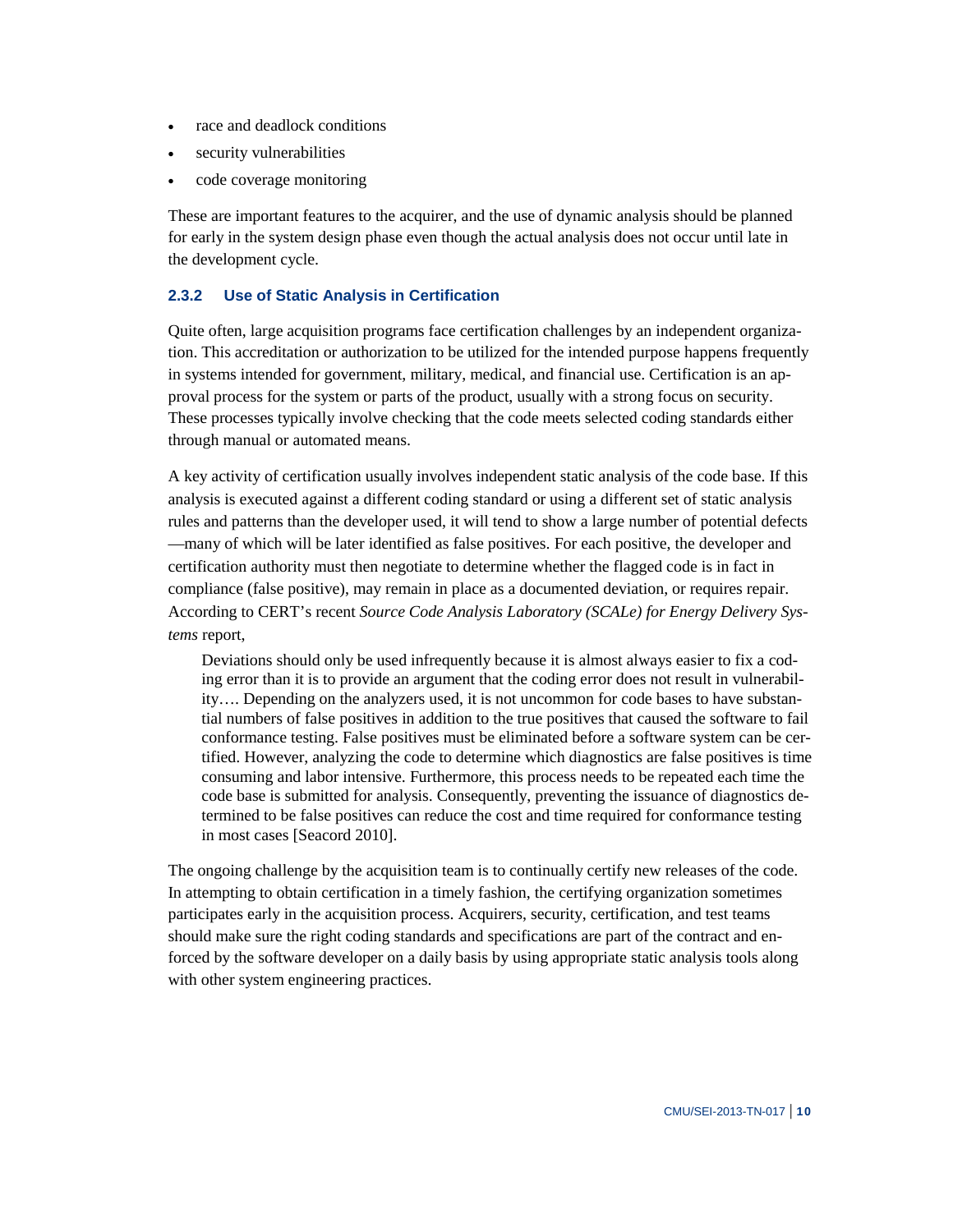## **3 Overarching Software Development Practices**

When considering many of the various software development process areas, mature tools and practices with proven techniques are quite often available. Executing the process areas well across the whole development life cycle is important to the timely delivery of quality software. However, for the purpose of this technical note, we focus on two practices—automation and peer review. followed by a quick look at defect management and quality assurance that support the automation and peer review practices.

Quite frequently automation and peer review practices are skipped or deferred during the development process in an attempt to meet cost and schedule. As these practices have been widely recognized over the years to pay off in terms of quality, they should not be dismissed lightly. From the acquirer's point of view, automation and peer review—when executed appropriately—can supply confidence-building insight into the acquisition.

#### **3.1 Challenges of Automation**

Christie et al define automation as "…computer-based support for the flow of work between individual tasks. Processes (large or small) are said to be automated if manual control of task initiation or sequencing is transferred to the computer [Christie 1996]." The implementation and complexity of automation changes over time due to new and improved tools and techniques. But in effect, software development and test automation tools perform what were previously manual processes and allows them to be completed without human intervention.

The concept of automation can be applied across the implementation, integration, and test processes used to develop a software product. COTS tools are available that can quite often easily be incorporated into most development processes. Common automations include

- automated test frameworks or test harnesses which enable developers to test the code from unit to integration testing
- user interface automation to enable the repetition of user text and mouse input along with verification of the expected events from each input
- COTS products geared toward online application testing

Planning for the use of automation early in the life cycle brings several key advantages to both the developer and acquirer:

- Repeatability of testing allows for consistent regression testing, leading to confidence and predictability in early and operational releases.
- Automated frameworks can enable the development and/or sustainment team to add new features efficiently and simplify the remediation of defects.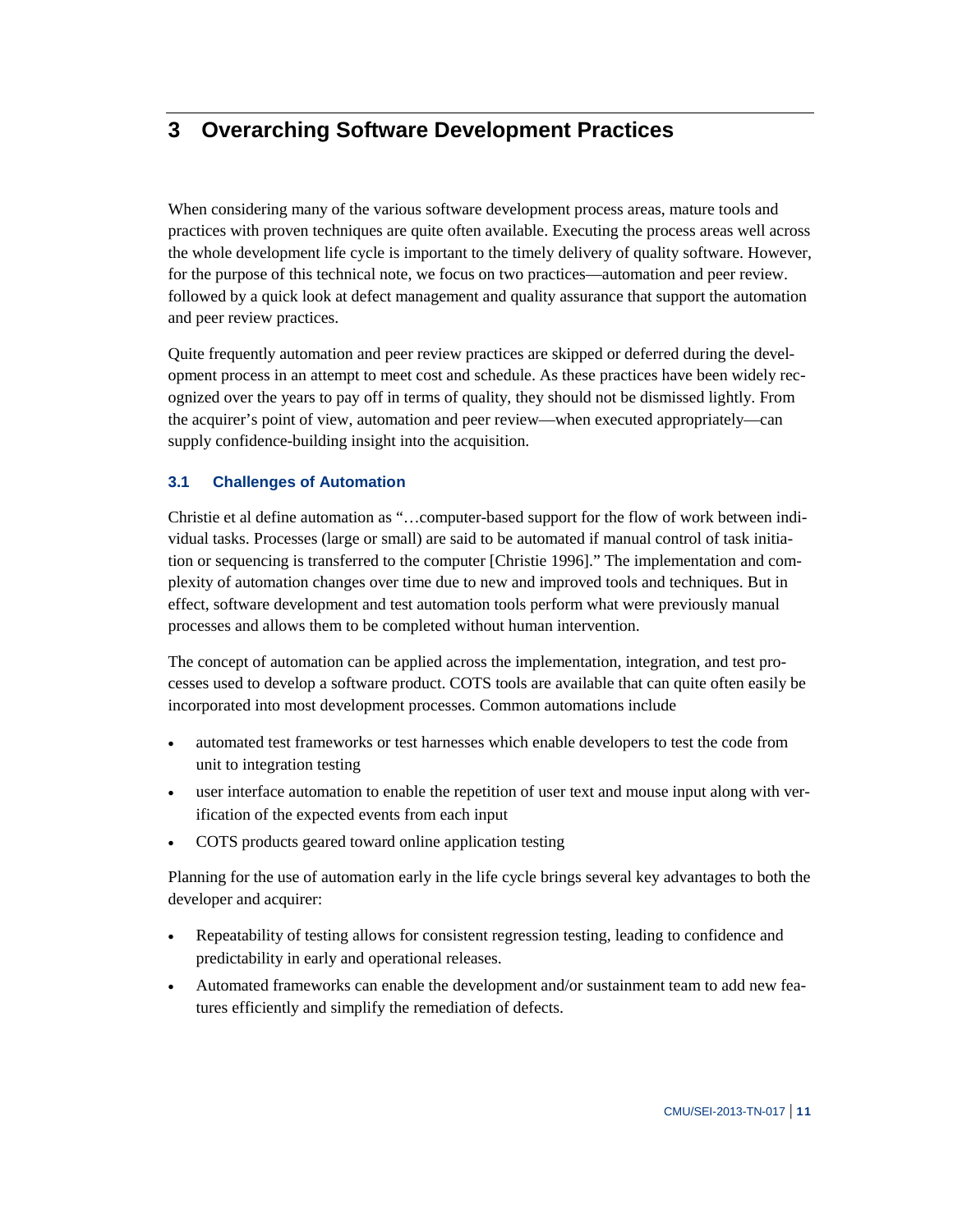Deciding whether and how to implement automation tools and techniques is as important as implementation decisions within the product itself. Although there are many opportunities to use automation within software development processes, the decision to automate a particular technical process usually involves significant tradeoff analysis. The automation process alone creates the need for the development organization to develop expertise in the use of any automation tools they employ, requiring staff training and possibly the hiring of new talent. In addition, creating and maintaining the automation can become a project unto itself. Maintaining automation scripts and software has the same types of challenges associated with maintaining other software products and therefore must be considered when deciding to automate. Automation tools themselves necessitate requirements, design, and documentation with the challenge to keep the code updated and documented accurately. Quite often, automation objectives also require a make-versus-buy decision with all of the associated tradeoffs to be considered.

Automated tools are extremely important in creating a high-tempo development process. Automated check-in and analysis of code bases can quickly point to where changes have caused issues, and attention can be directed more readily to those areas. After incorporation of basic automation, further concepts are worthy of pursuit. Automated analysis of higher order issues associated with component interaction, interface dynamics, and model-driven architecture are some examples. In most of today's development methodologies using iterative approaches, the ability to automate is considered a necessity for success. When automation is planned for and applied early, the benefits ripple across the product's life cycle.

#### **3.1.1 Automatic Code Generation**

Automatic code generation is used in combination with high- and/or detailed-level design and modeling tools. Once the design is finalized, the code is generated using the design and implementation details supplied by the design tool. In the case of a high-level design tool, the skeleton or outline of the code is automatically generated to allow manual creation of the actual functions or methods. Depending on the level of detail in the design or modeling tool, the actual software for the functions or methods may in fact be created.

Many of the activities that a programmer does while writing code offer opportunities for automation. Detailed design tools allow the developer to specify the software's parameters and common algorithms in a format that is easily viewed and maintained. This allows a code generation tool to produce the code.

A key consideration when generating code is how that code will be sustained. The generated code can be considered a starting point for manual programmer modifications such as creating a framework of code modules from an initial high-level design. A better practice is to use the design or modeling tool to make changes which requires maintenance of the tool and the associated model throughout the sustainment period. Another good practice is to clearly identify how the generated code was written to enable future evaluators and sustainers to make effective decisions.

Automatic code generation enables the developer to easily employ a defined, repeatable process in a consistent coding style. This gives the acquirer confidence that development is done in a repeatable fashion, following good programming practices that are geared toward preventing defects.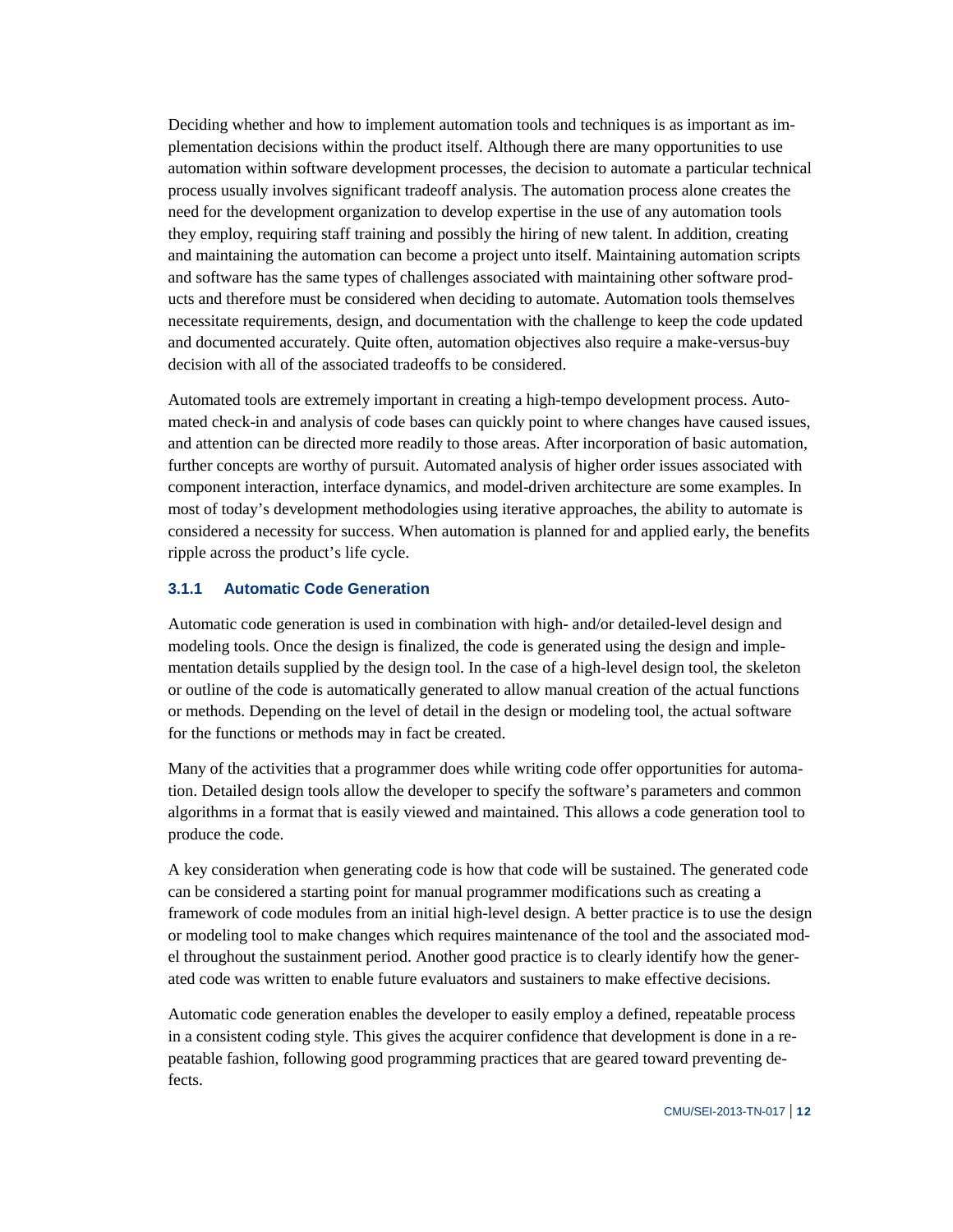#### **3.1.2 Continuous Integration and Test**

Continuous integration can be effective for almost all types of software developments. Continuous integration is enabled by using a configuration management system with the ability to automate the build process. Successfully built code is then automatically tested to verify that the newly built product works correctly. Automating the build and unit test environment is common in many of today's software development processes. This enables daily build and integration along with automated static analysis scans and unit tests. A greater level of automation enables quick discovery of defects and enables the removal of defects closer to the insertion point.

With some scripting, the code can be generated, compiled, statically analyzed, unit tested, and delivered into an integration environment automatically within hours. Errors found during these steps can be sent to the appropriate developer for immediate action. With this kind of response, the time between implementation and system testing can be made extremely short so that developers and testers can focus on their primary activities. The development team's goal should be to improve this process so that defects are found and removed as soon after writing the code as possible.

#### **3.1.3 Test Automation**

Instituting test automation enables the developer to shorten implementation and system test cycles, giving the acquirer greater insight through the automatic collection of accurate and revealing feedback into the state of the developing product. As described in previous sections, automation of the static analysis and unit testing can easily be built into the development process. Tools also exist to enable automation at a higher level so that regression and functional testing can be done on a frequent basis. The ability to create a test that is repeatable without human intervention allows both the developer and acquirer to gain confidence in the system more quickly. As described in the previous section, automation does not come for free. The ongoing maintenance of an automated test framework can be a project unto itself. There are many books, courses, and tools available on this subject.

#### **3.2 Peer Review**

For the purposes of this technical note, the authors chose a broad definition of peer reviews. Peers include not only the technical team members but also include stakeholders such as the acquisition team members and the end users. Widening of the peer review concept beyond the bounds of the technical team encourages earlier looks by acquirers and customers/end users so functional and user experiences can be dealt with sooner.

Peer review is the evaluation of creative work or performance by other people in the same field in order to maintain or enhance the quality of the work or performance in that field.

It is based on the concept that a larger and more diverse group of people will usually find more weaknesses and errors in a work or performance and will be able to make a more impartial evaluation of it than will just the person or group responsible for creating the work or performance [LINFO.org 2005].

Participation by the acquirer in peer reviews allows for deeper insight into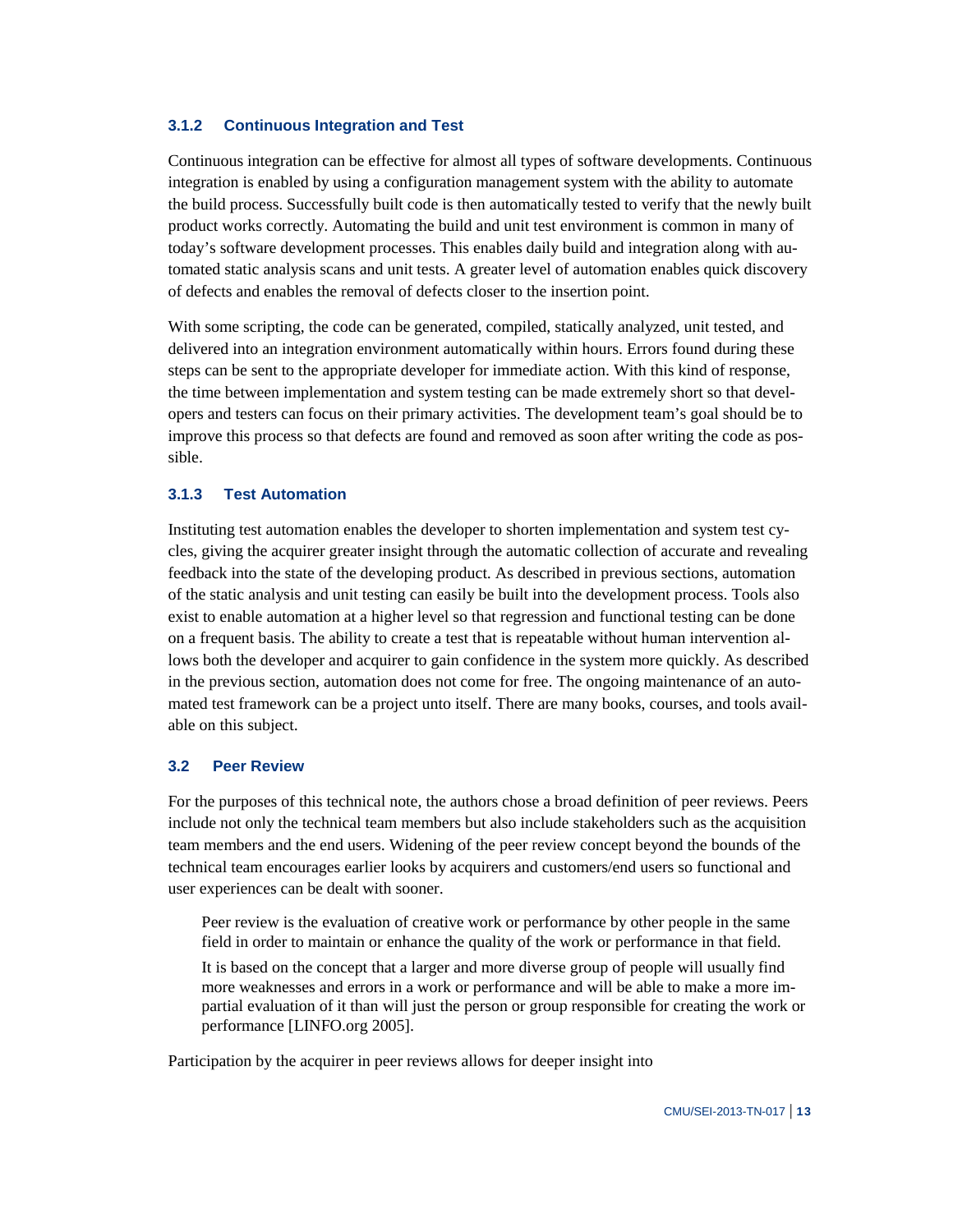- the development team's level of understanding of the requirements
- the design decisions that are made by the development team
- the quality and sustainability of the developed software early in the life cycle
- coverage and depth of the planned verification activities

Peer review methodologies encourage getting more eyes looking for problems. As discussed in section 2.1, various methodologies can be used throughout the development life cycle to review the architecture, design, and developed code. These techniquesinclude (but are not limited to) formal inspections, walkthroughs, and pair programming. The concept of peer reviews is to geta few people in a room to focus on a small section of code. Today there are also some workflow management tools that allow geographically or time-dispersed teams to hold peer reviews.

These methods are great ways to share the knowledge and increase communication between the acquisition and development teams. Each of these methods has benefits and weaknesses and relies on the team's communication and social capabilities. The use of static analysis tools and code beautifiers before the peer-review process begins will help the group focus on the tough requirements, design, implementation, and defect resolution issues.

#### **3.3 Common Software Development Processes**

The tools and practices in addition to automation techniques discussed earlier in the paper are effective additions to many common software engineering processes. This section explores how they can be incorporated into configuration management and quality assurance.

#### **3.3.1 Configuration Management**

Configuration management (CM) is a very mature area in which the market offers a wide variety of solutions ranging from those that may be free, open source, and/or commercially marketed. Acquirers should make sure their development organizations integrate these tools into their daily work processes to manage the identification and control of the software being created. Some of the interesting measures that acquirers should consider reviewing are frequency of check-ins, software size, and version information. Proper use of these tools along with the appropriate reports is a basic confidence builder for the acquisition team that the developer is doing this most basic software engineering process appropriately.

One of the more recent features available in CM tools is the automation of steps such as check-ins and other workflow elements (e.g., initiating cycles of static analysis, compiling, and builds upon check in ). A challenge in making automation successful is to use a CM tool that makes the implementation of this automation simple and effective in the contractor's development environment, which may mean seeking out easy-to-use interfaces, instantaneous check-in times, and effective remote access.

The acquisition team relies on the developer to create a CM plan to manage the software-related work products in addition to developing code according to the plan. Furthermore, remember that acquirers also bear responsibility for CM on programmatic documents. To enable the acquisition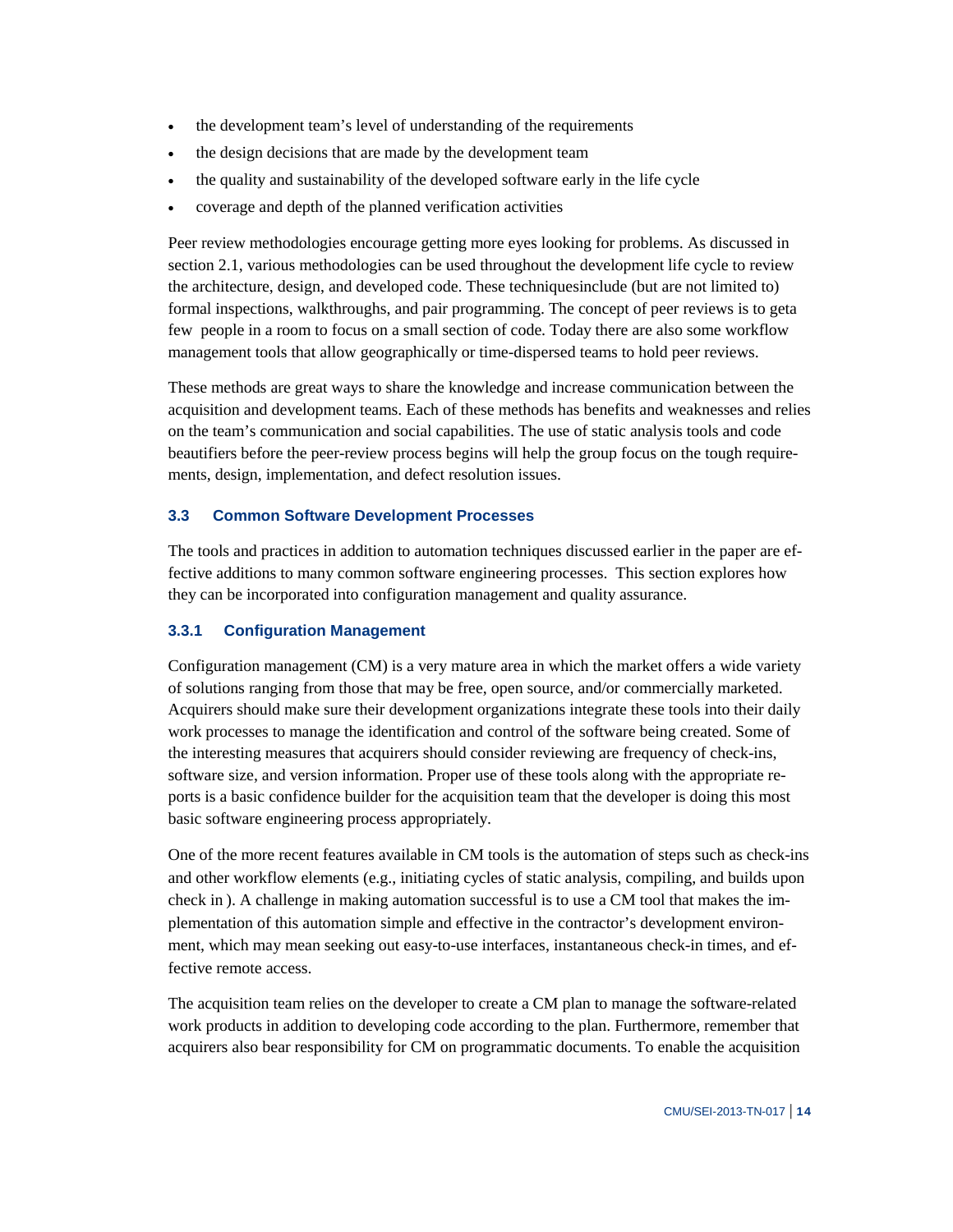team to participate effectively in peer reviews of the developing system, appropriate remote access should be easy and accessible as the product evolves.

A jointly agreed upon CM plan including use of automation features and easy access by both parties is important to gain efficient and effective interaction between the developer and acquirer. For example, such a plan enables a program manager to understand how the CM system maintains linkages between technical and programmatic documentation

#### **3.3.2 Defect Management**

Defect management processes help answer some of the most common questions that acquisition teams ask: What is the quality of the product and when will it be finished? Tools range from homegrown databases to integrated commercial off-the-shelf (COTS) products for tracking defects from start of development, through deployment, and into sustainment. In addition to managing defects on a daily basis, these tools help gather measurements that help the development and acquisition teams gauge the quality of the developing product. Data such as defect density and defect detection/removal efficiency are important for knowing the quality of the system and for deciding when to release it.

This class of tools enable *root cause analysis*, which is a key activity that requires the analytical capabilities of the technical skills of all the team members. Root cause analysis seeks to identify the source of a problem so that classes of defects can be found and corrected in both technical and process-related areas. Proper use of defect management tools will help to minimize the engineering effort needed to gather information, measure, and report patterns in defects.

#### **3.3.3 Quality Assurance**

Quality Assurance (QA) takes many forms from company to company. An important element from the acquirer's point of view is that the QA processes and methodologies can help the acquirer gain insight into the developer's progress. QA monitors the adherence to the defined development process in addition to quality checks of the developed artifacts, supporting the acquisition team's goal of a quality product. Since the acquisition team has ultimate responsibility for what is being developed, they should witness key development team QA activities to gain confidence that the development team is working to the planned development process. Activities can include

- observation and participation in peer review and evaluation activities
- observation of development team verification and validation activities
- observation and review of process compliance reviews

In addition, the acquisition team can gain confidence that many of these basic software engineering processes are well-instituted if the tools are used properly on a regular basis. Several examples include the following:

- requirements management repositories quickly check and visualize the tracing between parent and child requirements along with tracing to design and test elements
- static analysis constantly enforce the coding standard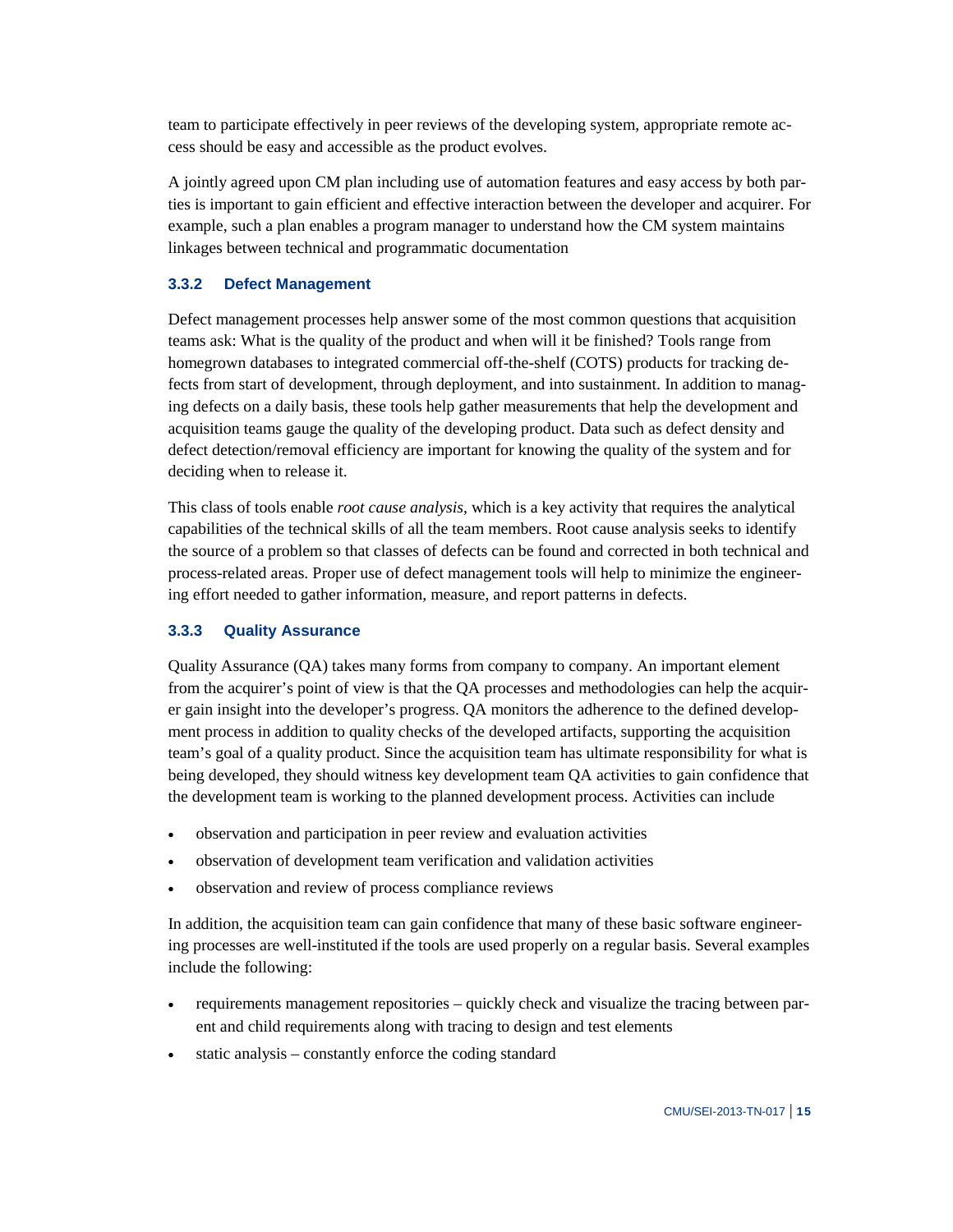• configuration management – quickly check and visualize baselines for all types of design artifacts from requirements to design to code to test

All of the tools and practices discussed in this technical note, including automation, enable QA and the acquisition team to gain insight quickly, thus allowing time to focus on design and decision activities over rote tasks.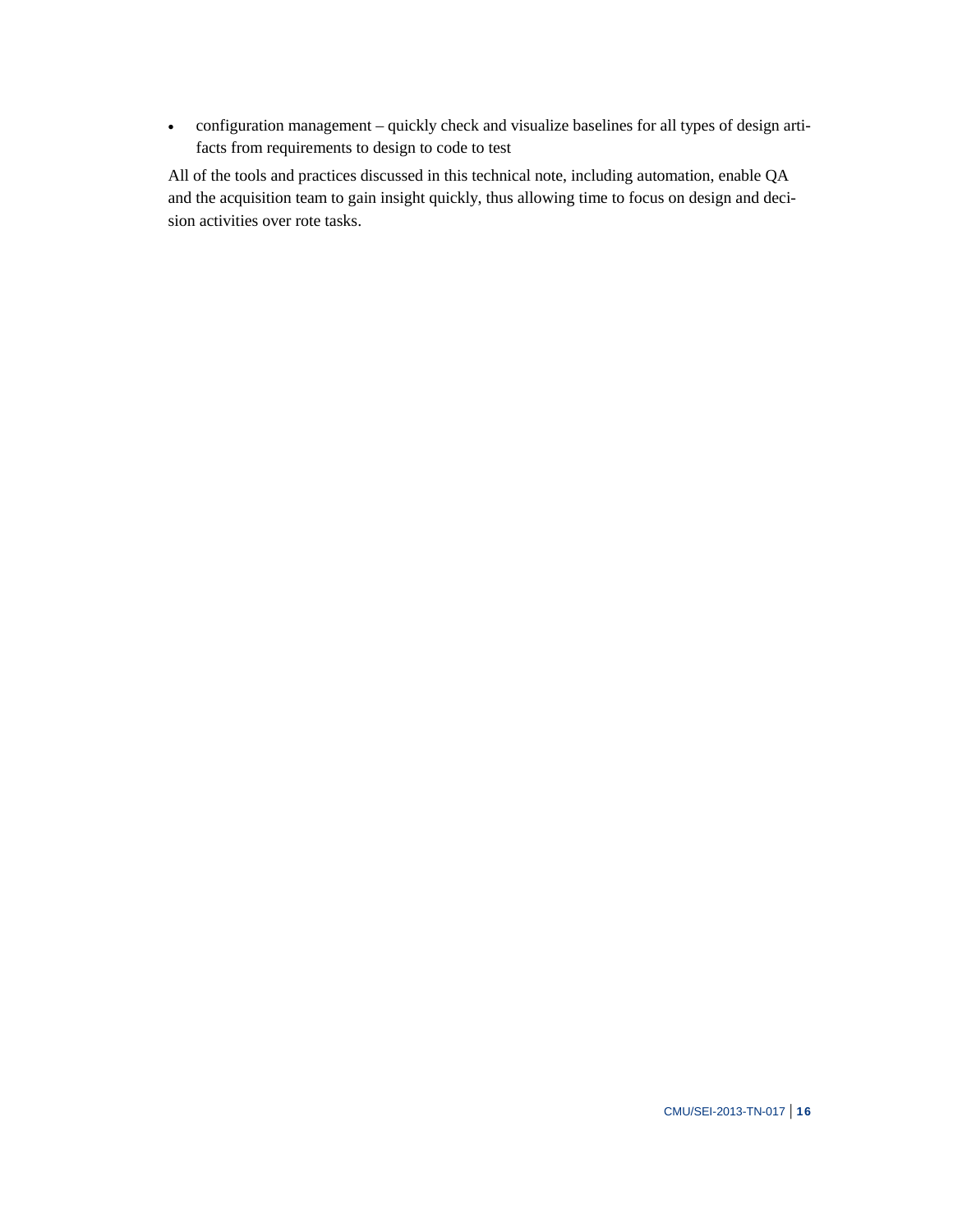## **4 Summary and Concepts for Further Consideration**

The use of the tools and practices discussed in this technical note should be expected and encouraged by the acquisition team as they are mature, common tools used in today's software development. As such, the tools supply key insights into the quality of the developing product along with indicators as to when the product will be completed.

#### **4.1 Justification for Improvement**

Unfortunately, quite frequently the tools and practices discussed in this technical note are considered extra and unnecessary when schedules are tight and limited funding is available. There are budget and schedule considerations to using these tools and practices such as tool costs including the number of licenses, ongoing maintenance of the tool, and training costs over the whole software development cycle. In addition, the dedicated time to execute many of these practices and to manage these tools is also perceived as an ineffective use of costs and schedule.

Improved quality is sometimes hard to measure, but it tends to manifest in less effort needed due to

- deliver the product more predictably, which leads to lower development cost and schedule
- reduced defects in the released product, thus leading to lower maintenance costs
- improved development processes, leading to lower enhancement costs through the ability to add new features more easily

#### **4.2 Acquisition Strategy and Adapting to Change**

A common challenge to large projects and programs is that they usually last many years. This fact alone is likely to guarantee that requirements, people, tools, and practices will change multiple times during the development effort. If the acquisition strategy does not account for adapting to change, then it is setting up the acquisition for failure. While there is the feeling of safety by keeping the development environment constant, not upgrading the tools and practices in a protracted project forces the development team to work with older, less effective tools on what is typically a much more complicated system.

Why are opportunities to improve key to process improvement? It is the planning to improve throughout the project that enables the benefits of process improvement; chiefly, improved quality of the final product. Process improvement can take place only when tools and practices are allowed to change. If the change cycle takes years for each modification, then very little improvement can happen. This means that the acquirer should find an acquisition strategy that allows for development tools and practices to occur frequently while measuring the results.

#### Consider

• frequent update of COTS tools to keep them current and allow the use of the latest efficiency features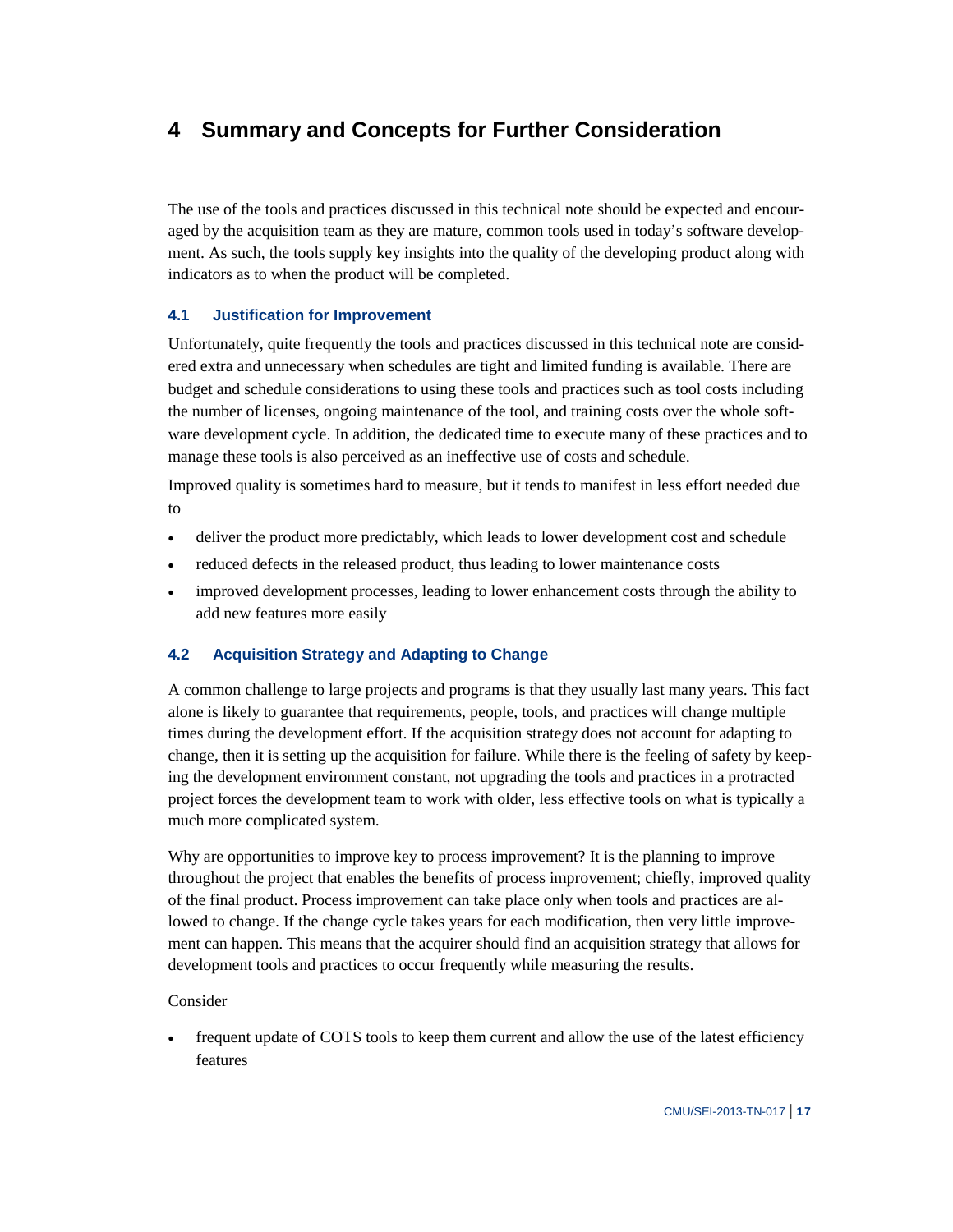- ongoing sustainment of in-house developed tools to keep them useful
- training for new members of the acquisition and developer team in existing tools and practices
- updating and the associated training for new tools and practices

#### **4.3 Acquirers and Developers**

As an acquirer, instead of asking your development team typical status-related questions such as "When will you be done?," the authors recommend trying some of these questions:

- What is painful about the current software development process?
- What code quality improvement suggestions have you made recently?
- What automation and peer-review improvements are you piloting?
- Is quality assurance verifying adherence to previously agreed upon processes?

Consider these simple example strategies:

- Look for developers to use static analysis on code check-in as part of the software development process, and explain the types of analysis that they perform. This process can be automated so that the impact is minimal and bugs are dealt with before unit and regression-level testing.
- The use of static and dynamic analysis tools as part of the development process can provide acquisition and certification organizations with key insights. A close relationship with the development team can allow the acquirer and certifier the opportunity to encourage the use of appropriate coding and testing standards and practices on a continual basis. The execution of these processes can then be audited and inspected to gain confidence and certify that the software meets some subset of the required standards. The risk of failing certification at the end is greatly reduced.
- The acquisition team should receive frequent, interim integration and test reports from the development team to provide confidence in the expected quality, cost, and schedule. A formal report that is completed at the time of delivery can be used for the certification process. This should be a non-event as the interim reporting process will discover problems early in development.

Usually the contractor has a variety of tools and practices in their toolkit already—backed up by corporate investment enabling deep experience and knowledge. An acquirer would do well to consider asking questions about where in the life cycle the developer employs the available techniques and tools. While the acquirer is rarely in a position to dictate about the tools and practices used, just asking the question and setting expectations helps to motivate the acquirer into using and enabling them.

This paper gives to both the acquirer and developer a better understanding of the benefits of using these tools and practices. There should be obvious justification now for the added cost and effort in training. The success of using these tools requires close involvement between the acquirer and developer organizations. In the past, insight by the acquisition team was focused at key mile-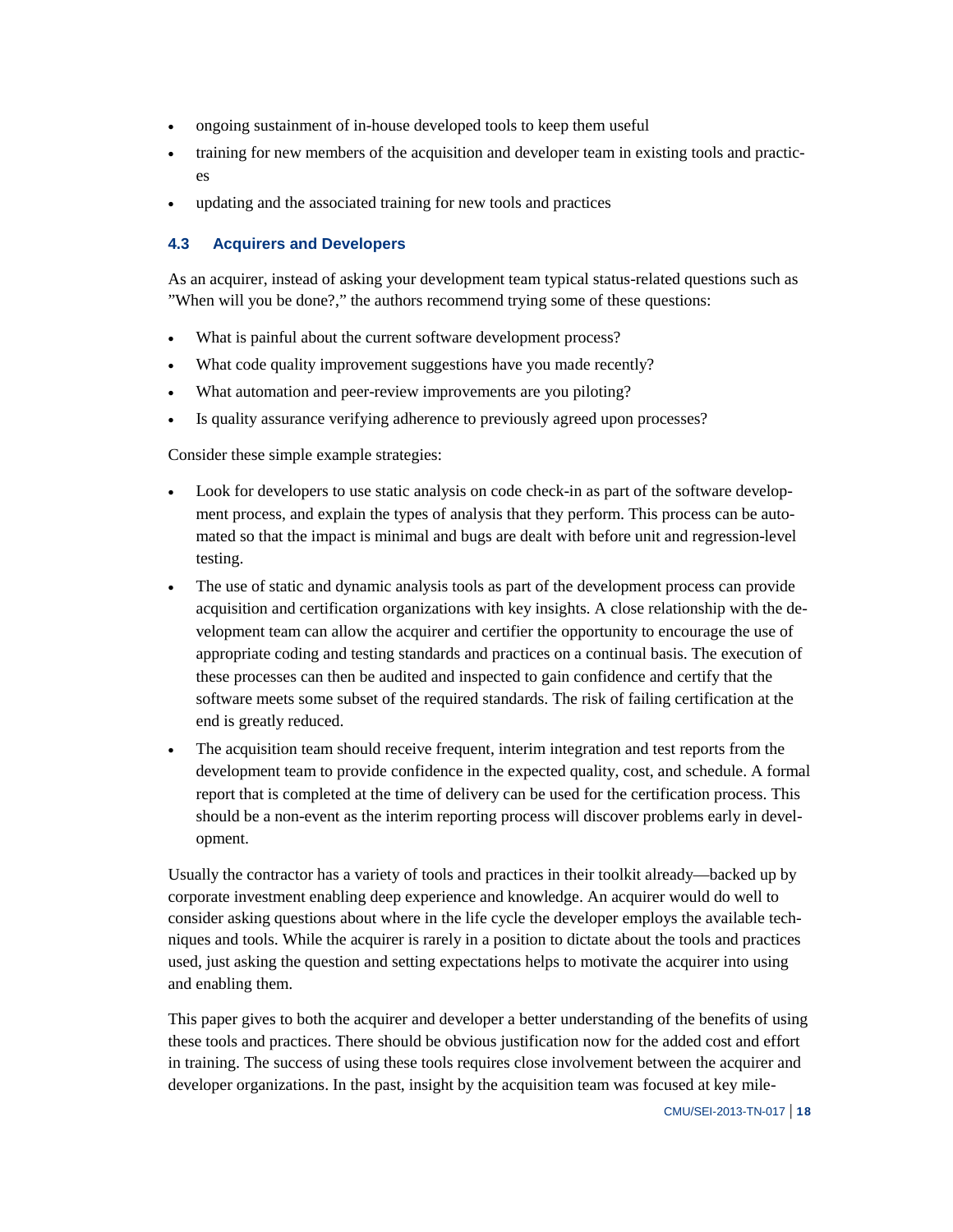stones. The use of automation and analysis tools and practices today allows for a collaborative environment, which reduces the risk, conflict, and rework that has plagued software developments in the past.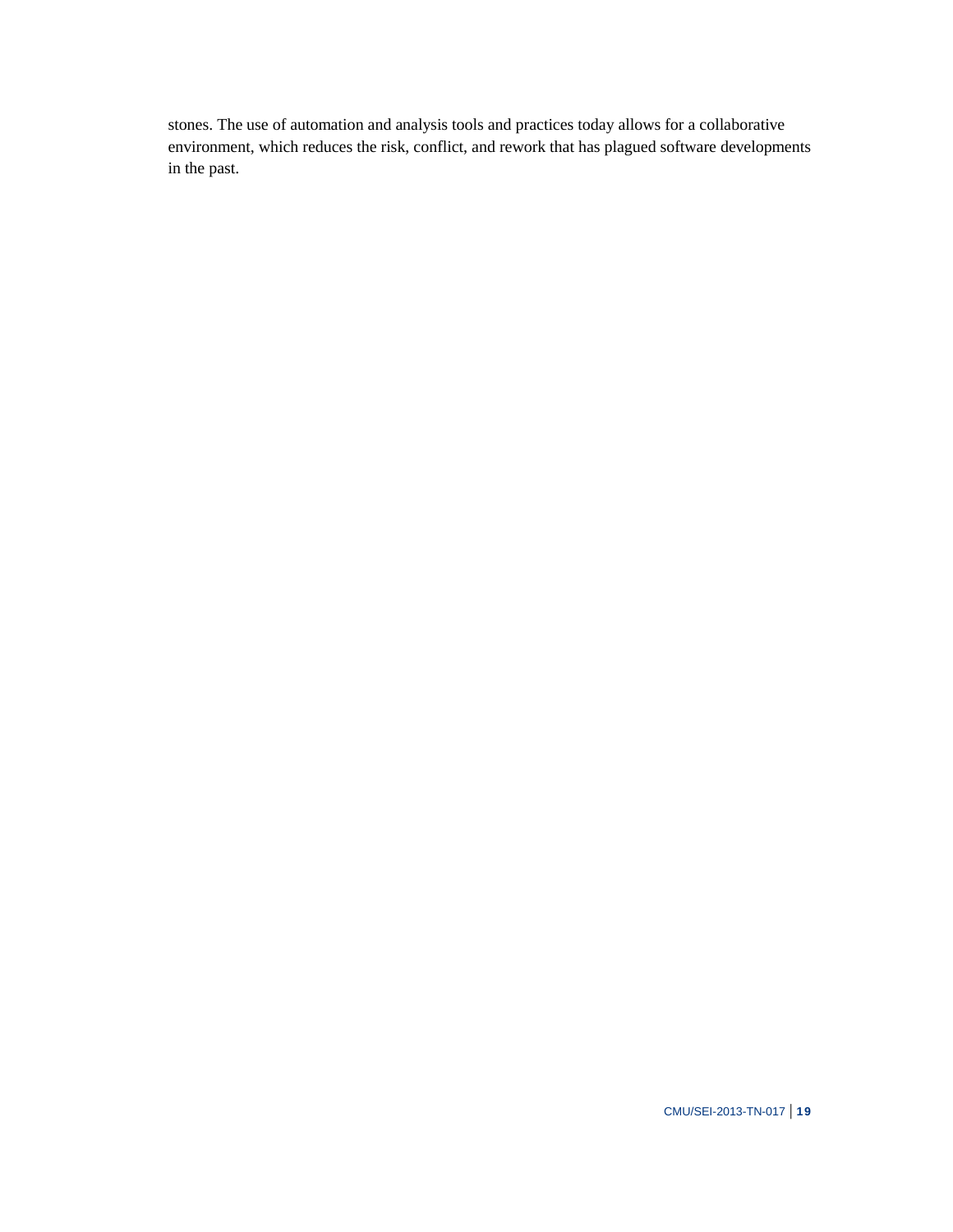## **Bibliography**

*URLs are valid as of the publication date of this document.*

#### **[Boehm 1988]**

Boehm, Barry W. & Papaccio, Philip N. "Understanding and Controlling Software Costs." *IEEE Transactions on Software Engineering 14*, 10 (October 1988): 1462-1477.

#### **[CERT Secure Coding Standards 2011]**

CERT Secure Coding Standards. <https://www.securecoding.cert.org/confluence/display/seccode/CERT+Secure+Coding+Standards> (2011).

#### **[Christie 1996]**

Christie, Alan M., Levine, Linda, Morris, Edwin J., Zubrow, David, Belton, Teresa (Nolan, Norton and Co.), Proctor, Larry (Nolan, Norton and Co.), Cordelle, Denis (Cap Gemini Segoti), Ferotin, Jean-Eloi (Cap Gemini Segoti), Solvay, Jean-Philippe (Cap Gemini Segoti), & Segoti, Jean-Philippe (Cap Gemini Segoti). *Software Process Automation: Experiences from the Trenches* (CMU/SEI-96-TR-013). Software Engineering Institute, Carnegie Mellon University, 1996.

#### **[CMMI Product Team 2010]**

CMMI Product Team. *CMMI® for Acquisition, Version 1.3* (CMU/SEI-2010-TR-032). Software Engineering Institute, Carnegie Mellon University, 2010.

#### **[Humphrey 2009]**

Humphrey, Watts. *The Watts New Collection: Columns by the SEI's Watts Humphrey* (CMU/SEI-2009-SR-024). Software Engineering Institute, Carnegie Mellon University, 2009.

#### **[LINFO.org 2005]**

"Peer Review Definition." [http://www.linfo.org/peer\\_review.html](http://www.linfo.org/peer_review.html) 

#### **[Seacord 2010]**

Seacord, Robert, Dormann, Will, McCurley, James, Miller, Philip, Stoddard, Robert W., Svoboda, David, & Welch, Jefferson. *Source Code Analysis Laboratory (SCALe) for Energy Delivery Systems* (CMU/SEI-2010-TR-021). Software Engineering Institute, Carnegie Mellon University, 2010.

#### **[Wiegers 2001]**

Wiegers, Karl E. "Inspecting Requirements." StickyMinds.com Weekly Column. [http://www.stickyminds.com \(2](http://www.stickyminds.com)001).